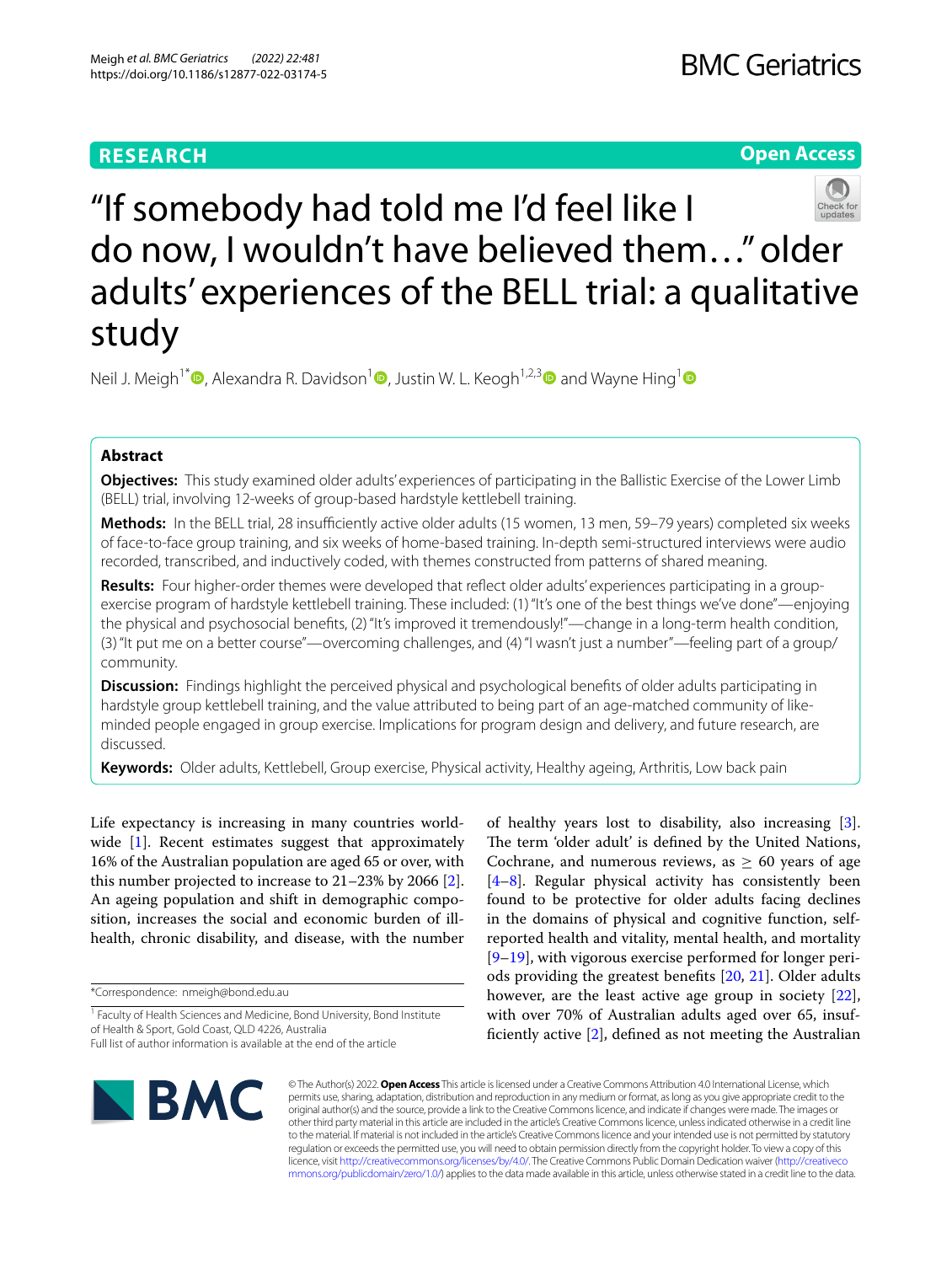Physical Activity Guidelines for older adults [[23\]](#page-11-10). Exercise is the primary means of preventing or reversing the age-related loss of physiological reserve, with frailty accelerated by physical inactivity [\[24](#page-11-11)]. Lack of engagement in regular exercise and physical activity is due, in part, to sedentary behaviours being strongly linked with positive reinforcement  $[7]$ , thus meaning it is difficult to increase engagement in physical activity at a community level. A signifcant challenge, therefore, is to identify and implement efficacious initiatives that increase long-term physical activity behaviours among older adults.

The health benefits of regular exercise are well documented [[25](#page-11-13), [26](#page-12-0)], with strength and endurance being strong indicators of health and predictive of mortality [[27\]](#page-12-1). Extending the years spent functionally independent, allows older adults to continue pursuing enjoyable activities and improve their quality of life, and reduces the risk of depression and loneliness  $[28]$  $[28]$ . There has been growing research interest in older adults' engagement with physical activity initiatives [\[29\]](#page-12-3), with reported factors including perceived benefts, social connectedness, and being part of a group [[30–](#page-12-4)[32](#page-12-5)]. Additionally, older adults have reported that trying new activities, having a positive attitude, and engaging with life and self-improvement are important components for ageing well [[33\]](#page-12-6). Combined, these factors make an activity meaningful. Group exercise is particularly rewarding [[34\]](#page-12-7), and older adults returning to the gym have described a renewed enthusiasm for it [\[35\]](#page-12-8).

'Resistance training' uses the external resistance of machines and free weights, such as dumbbells and barbells, to improve muscular ftness. A kettlebell is a type of free weight resembling a cannonball with a handle, with which a wide range of resistance exercises may be performed. Kettlebell training, popularised by Pavel Tsatsouline in the 1990s and early 2000s [\[36](#page-12-9)], has been shown to improve the physical function of older adults with Parkinson's disease [[37\]](#page-12-10), and body composition, strength, and pulmonary function in older females with sarcopenia [[38\]](#page-12-11). Data from younger adults also suggests the potential to improve dynamic balance [\[39](#page-12-12)], further adding to its interest in healthcare as an attractive intervention for an ageing population. Findings from the Ballistic Exercise of the Lower Limb (BELL) trial, clearly support its use for improving grip strength, and measures of health-related physical ftness [[40\]](#page-12-13).

Healthcare providers have an important role in promoting and prescribing physical activity and exercise as part of routine care  $[41]$  $[41]$ , with higher rates of adherence to regular exercise associated with improvements in selfreported health and well-being [[42\]](#page-12-15). As a novel and previously untested mode of exercise for otherwise healthy community-dwelling older adults, the BELL pragmatic controlled trial was a replication of a community-based initiative, conducted to test the efectiveness of groupbased hardstyle kettlebell training to promote healthy ageing to insufficiently active older adults. In this study, we explored experiences of the trial participants, to answer the question: was engagement sufficiently high and positive, to warrant a recommendation that groupbased kettlebell training initiatives be used to promote healthy ageing in the community? The results highlight some of the challenges and opportunities of using kettlebells to promote physical activity among community-dwelling older adults, and may be used to inform program delivery and future research.

# **Methods**

The study was approved by the Bond University Human Research Ethics Committee (NM03279), with the design, conduct, and reporting of this study adhering to the Consolidated criteria for reporting qualitative research (COREQ) guidelines  $[43]$ . The study involved participants from the BELL trial. Full details of the design and conduct of the BELL trial have been published elsewhere [[40\]](#page-12-13). All research activities were conducted in accordance with relevant guidelines and regulations, in accordance with the Declaration of Helsinki. Written informed consent was obtained from all participants. The BELL trial was pre-registered on the Australian New Zealand Clinical Trials Registry (ACTRN12619001177145).

# **Participants**

Thirty-two apparently healthy, but insufficiently active older adults (59–79 years), were recruited to complete 12-weeks of moderate to high-intensity hardstyle kettlebell training as a part of the BELL trial. Three participants withdrew during the control period: medical condition  $(n=1)$ , injury  $(n=1)$  and no longer able to attend  $(n=1)$ . Twenty-nine participants commenced training, with 28 completing six weeks or more. All participants in the present study completed at least half ( $\geq$  six weeks) of the training intervention (13 men and 15 women, 68.8  $\pm$  4.6 years). One male, who withdrew due to work in the second week of the intervention, was not invited for interview. All remaining participants in the BELL trial were interviewed, including four participants who withdrew: substance abuse and mental health  $(n=1)$ , low back pain  $(n=1)$ , viral infection  $(n=1)$ , uncontrolled hypertension: GP requested (*n*=1). All participants were Caucasian. Comorbid health conditions at baseline included: obesity, controlled hypertension, depression, diabetes, peripheral neuropathy, osteoporosis, sarcopenia, cancer, osteoarthritis (hip and knee), persistent non-specifc low back pain, Ankylosing spondylitis,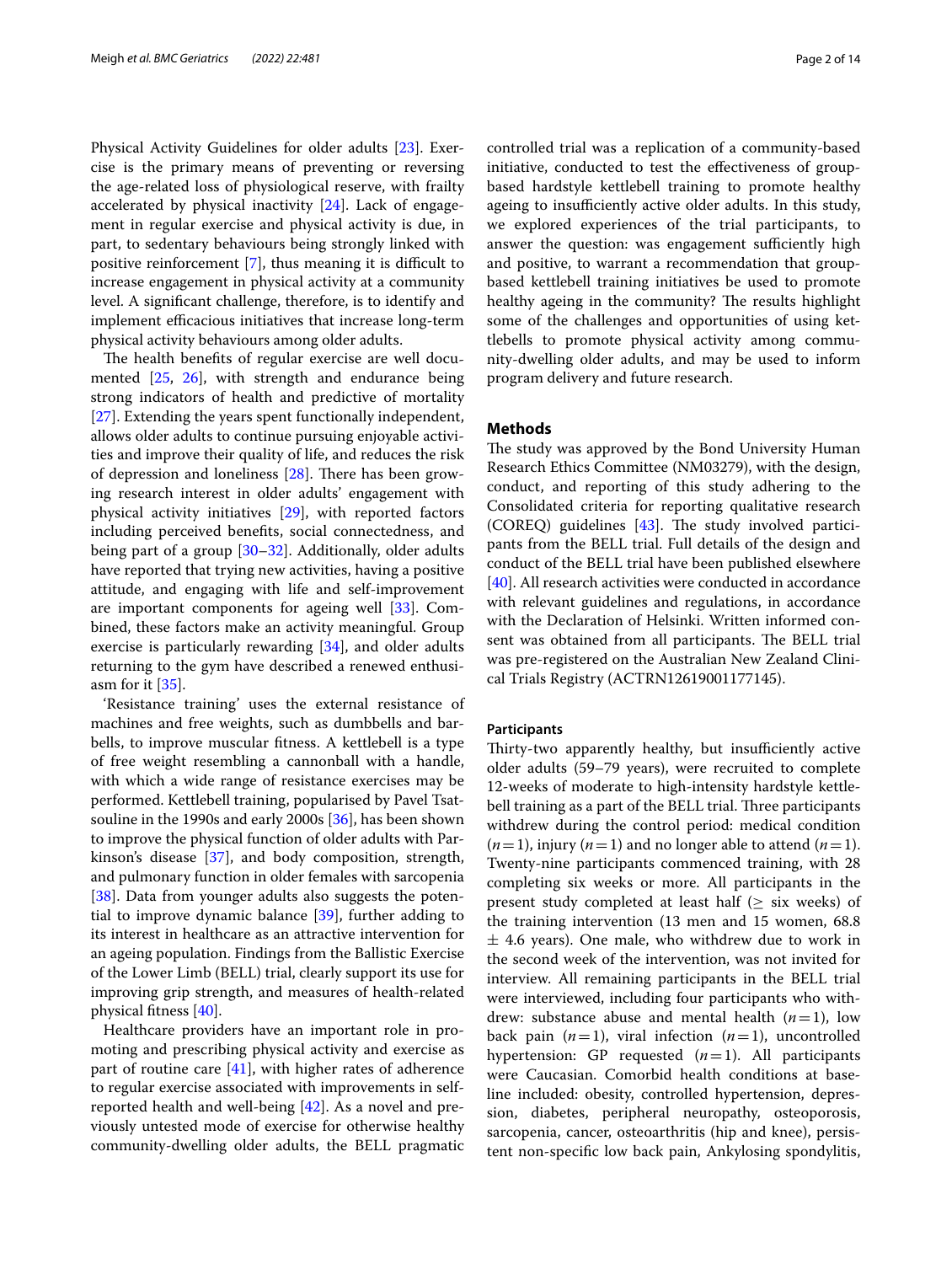hypercholesterolemia, immunosuppression, migraines, alcohol dependency and poor sleep.

# **Study setting**

Participants attended 45-min group-exercise classes three-times weekly (Mon, Wed, Fri), and completed prescribed home exercise twice-weekly (Tue & Thur). Faceto-face group classes were conducted by the frst author for six weeks, then remotely thereafter due to COVID-19 restrictions. The first author is a 45-year-old male kettlebell instructor and physiotherapist. Several strategies were used to enhance participant engagement, including frequent individual and group encouragement (recognition of overcoming challenges, extraordinary effort, and achieving a 'personal best'), daily communication via a private Facebook group and email (to foster a spirit of group support, accountability, camaraderie, and healthy competition), and encouraging post-workout gatherings (on-site café) to promote social connection outside of class. Additionally, the instructor took part in the training where possible, to be seen as an active part of the group experience.

The BELL trial utilised a 12-week control period, followed by a 12-week intervention,, with the participants fully aware of the goals and objectives of the research. This provided the researcher with a unique opportunity to interact with the participants, and for thoughtful and reflexive engagement in the qualitative data which were subsequently collected. One in three participants who commenced training in February 2020, continued to train together beyond the intervention period (June 2020), and were still training weekly at the time of pre-print publication. The first author remained in regular contact with the group to the time of publication.

# **Procedures**

Data collection took place  $6^{th}$   $-15^{th}$  May 2020, commencing three working days after completion of the planned intervention period. A study timeline and changes made due to the covid-19 pandemic, are reported elsewhere [[40\]](#page-12-13). Participants were invited to take part in an in-depth semi-structured interview, for up to an hour. Interviews were held via Zoom due to COVID-19 restrictions, with the participants at home. Interviews were conducted by the frst author who, at the time of the study, was a doctoral student responsible for the BELL trial. Interviews were digitally recorded and transcribed using Trint transcription software [[44\]](#page-12-17). All participants in the study were interviewed separately, and no eligible participants declined to be interviewed. There were no repeat interviews. Given the relationship between the interviewer and participants, interviews were not piloted, and feld notes were not taken. Transcriptions were checked against the audio recordings line by line, with errors corrected as necessary before being imported to NVivo 12 software [[45\]](#page-12-18) for coding and thematic analysis. Transcripts were not returned to participants for comment, however authenticity of quotes was maintained [[46](#page-12-19)].

An interview guide (see Table [1\)](#page-2-0) was used as a framework however, questions were posed flexibly in an openended way, allowing key experiences to be discussed. The interview guide was not pilot tested. Participants were given the opportunity to talk about topics which were not part of the guide, allowing space for unexpected insights to be explored [[47\]](#page-12-20). Interviews were informed by the participant's responses to a series of quantitative rating-scale questionnaires, which had been completed via Survey Monkey following cessation of the training period. Questionnaire responses highlighted areas of interest, allowing the interviewer to ask targeted questions to gain a

<span id="page-2-0"></span>

|  | <b>Table 1</b> Interview quide |  |
|--|--------------------------------|--|
|--|--------------------------------|--|

|    | Questions                                                                                           |  |
|----|-----------------------------------------------------------------------------------------------------|--|
|    | What were your motivations for wanting to try kettlebell training?                                  |  |
|    | How has your experience been different to what you had expected?                                    |  |
| 3  | Tell me about the things you enjoyed the most                                                       |  |
| 4  | How do you see yourself using kettlebells now that the trial has finished?                          |  |
| 5  | What is the most noticeable physical change you have seen, if any?                                  |  |
| 6  | What positive effects have you noticed, if any?                                                     |  |
|    | If you were to do the trial again, how would you approach it differently?                           |  |
| 8  | Tell me about the things you did not like about the training?                                       |  |
| 10 | What has been of most value to you, either as a participant in the trial or from using kettlebells? |  |
|    | Has anything surprised you?                                                                         |  |
| 12 | What are you most pleased with having achieved?                                                     |  |
| 13 | How has kettlebell training compared to other forms of exercise you have done in the past?          |  |
| 14 | How would you change the training so that it better suited you?                                     |  |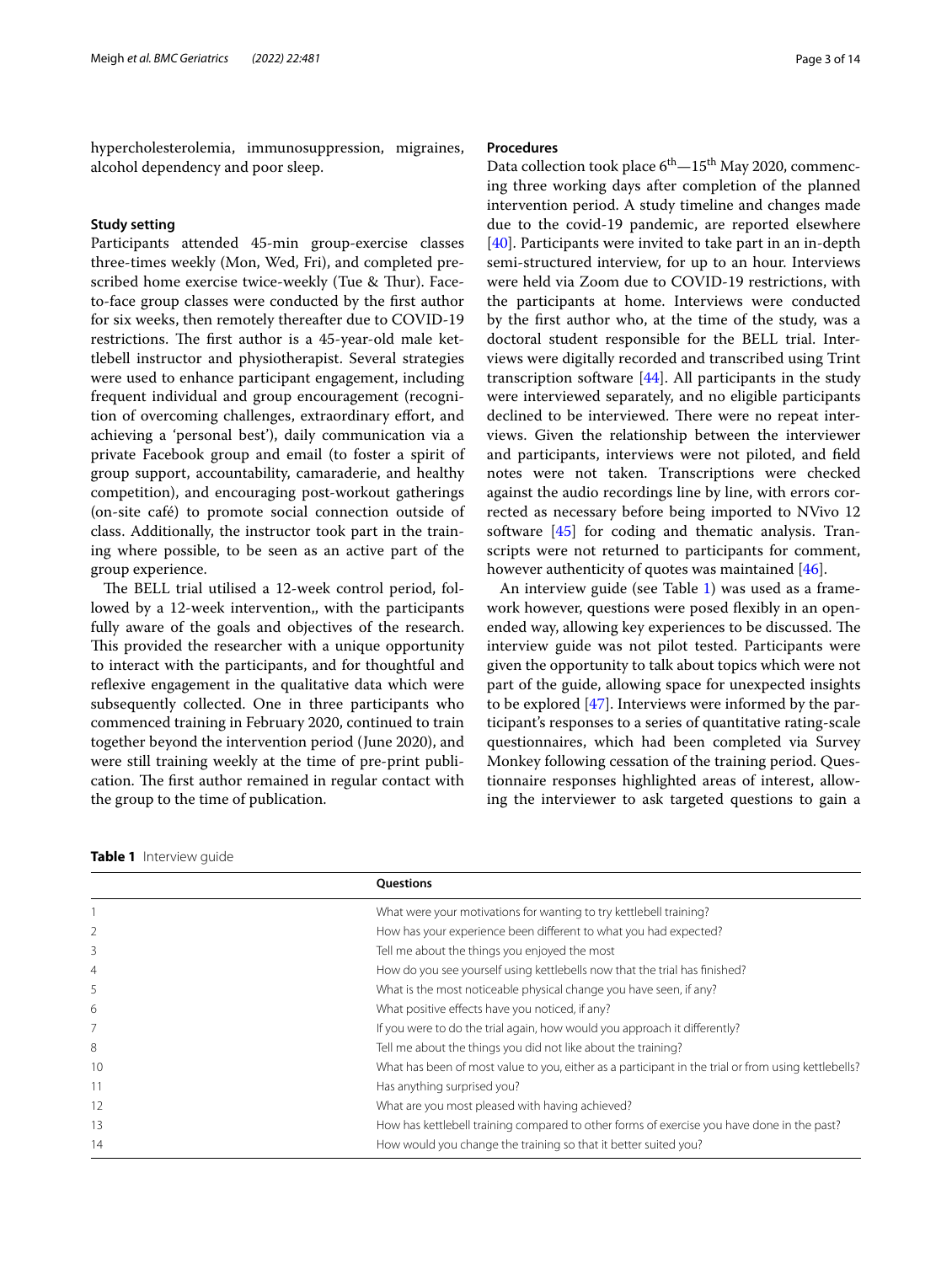better insight of meaning, and discuss key topics. Questionnaires were developed based upon the frst author's disciplinary expertise, and experience working with the participants during the training period. Overarching topics were, i) participants' experience training with kettlebells, ii) perceived positive and benefcial efects, and iii) negative and undesirable efects. Questionnaires are available as supplementary data. Interviews with each trial participant continued until the researcher felt that data saturation had been reached, with no new insights emerging  $[48]$  $[48]$ . At this point, the interview was concluded.

### **Philosophical underpinnings and data analysis**

This qualitative study, which was subsumed within the BELL trial project, is underpinned by a philosophy of critical realism (CR), a useful approach for analysing social challenges and developing solutions for change [[49\]](#page-12-22). To examine older adults' experience participating in group kettlebell training, data from in-depth, semistructured interviews, were thematically analysed, with codes and themes developed inductively using refexive thematic analysis [\[50](#page-12-23)].

The data analysis was led by the first author, who had conducted the training intervention with the study participants. Familiar with the lived experience of the participants, the frst author began by immersing himself in the data, through reading and re-reading transcriptions of the audio recordings. Consistent with CR ontology, initial data analysis and coding began with a search for 'demi-regularities' at the empirical level (the participants description of events) and identifcation of tendencies (trends or patterns acting as causal tendencies)  $[51]$ . The frst round of coding utilised a combination of coding categories, such as emotion (participants' feelings e.g., "fun"), value (values, attitudes and beliefs e.g., beliefs of efect or experiential value), narrative (participants' stories e.g., social interaction), evaluation (assigning judgement e.g., increased self-confdence), and process coding (observable activity e.g., walking more), as well as theming data (meaning e.g., grocery shopping has become easier) [[52\]](#page-12-25). Codes and initial themes from collated data were developed iteratively, both semantic and latent, until the entire data set was complete, resulting in the construction of 21 broad themes. The focus was to identify patterns of shared meaning within the participant's accounts of their experience in the trial. Inductive thematic saturation was achieved, with no new codes or themes emerging [\[48](#page-12-21)].

The first and second authors met to review and further analyse the codes developed by the frst author, to refine, define, and name higher-order themes. The second author is a doctoral student whose study exclusively

utilises qualitative research methods. She had not been involved with any other part of the BELL trial and did not meet the participants. Second round coding methods included pattern (e.g., identifying trends and relationship), focused (e.g., most frequent), axial (e.g., identifying core categories and dimensions) and selective coding (e.g., connections to form a storyline) [\[52](#page-12-25)]. Transcripts were reviewed to refne the themes, and to choose quotations to support interpretations.

Themes were subsequently reworked and redefined during the writing process. After the main fndings had been identifed through coding, abduction (theoretical redescription) was used to re-describe and raise the theoretical engagement beyond thick description, using general ideas about exercise and resistance training, community-based group programs with older adults, and kettlebell training [[51\]](#page-12-24). Finally, retroduction (inference of causal tendencies) was used to describe the participants' experiences [\[51](#page-12-24)]. To maintain a commitment to complexity, and highlight some of the challenges of delivering an exercise intervention to a diverse group of older individuals, the analysis includes exceptions to central themes and discussion of their potential impact [[53\]](#page-12-26). Final higher-order themes are presented in the fndings below.

### **Results**

Four themes were developed that describe how the participants perceived and experienced the BELL trial: (1) "It's one of the best things we've done"—enjoying the physical and psychosocial benefts, (2) "It's improved it tremendously!"—change in a long-term health condition, (3) "It put me on a better course"—overcoming challenges, (4) "I wasn't just a number"—feeling part of a group/community. Pseudonyms are assigned, and sex has been changed in some cases, to protect participant anonymity.

# **"It's one of the best things we've done": Enjoying the physical and psychosocial benefts**

Participants described an improved sense of self-confdence from feeling ftter and stronger.

*"I've got a pool, so I always keep a few 20 kilo bags of salt around the place. I throw that around now like a bottle of milk… our cofee table is really heavy and I just pick one end of it up [to vacuum underneath]… my wife won't let me tie up the garbage bins with the bags [anymore], because when I tie them up now in a knot I tear the bag completely!" Samuel, 70-74 years old*

Participants reported being more engaged in incidental physical activity, and less breathless with prolonged exercise, such as long walks and climbing hills.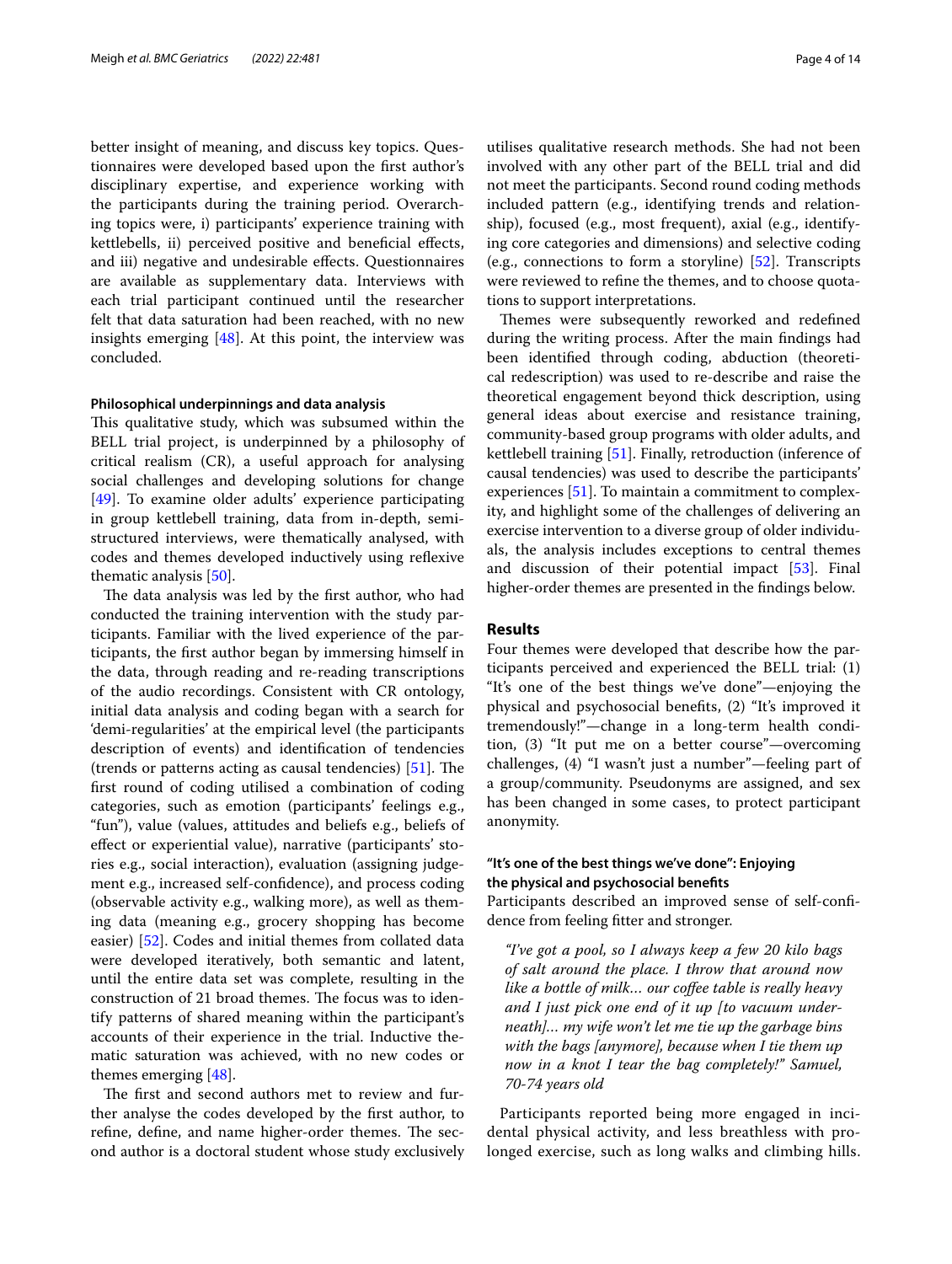Participants were happy and excited to be re-engaging in physical activities which they had previously cut back, or stopped doing altogether, and being more active with their partners. Domestic activities, particularly those involving relatively heavy objects such as carrying shopping bags, moving furniture to clean, and gardening, were said to have become much easier.

Participants described feeling more energetic and motivated. They enjoyed having goals to aim for, and felt proud when they were able to reach and exceed them. Participants liked the discipline of having to be somewhere and do something every day, and appreciated that it was "fun", with an opportunity to meet people and make new friends. Participants felt that the training had changed their appearance, describing muscles in their arms and legs has having more tone. They described how others in the group appeared to be walking taller, and family members had noticed that they were carrying themselves diferently and doing more around the home.

*"I'm walking, going out with the wife, doing things, and I'm confdent in myself as I walk around that I'm not an 'old' person, I'm [an older person] that looks healthy and I'm quite enjoying that. …Having the opportunity to do something, seeing it through, fnishing it, being able to challenge myself; I'm a different [man]" Alan, 70-74 years old.*

Participants said they enjoyed learning something new. They liked that the training was challenging, the competitiveness of trying to better their own achievements, and comparing themselves to the performance of others in the group. Competition and goal-attainment gave a sense of accomplishment, and participants enjoyed being able to record and track their progress. Participants liked that training sessions were always diferent and said that not knowing what to expect each class had kept it interesting and made them feel engaged. Participants joked about "old" stereotypes and described the factors that had reinforced feelings of still being very physically capable: learning exercises they perceived to be too hard, being able to do things which they thought would be beyond their capacity, getting to the end of a hard training session, and attaining a new 'personal best'.

Participants reported sleeping better and feeling healthier. Exploring their physical limits with heavy weights, and pushing themselves hard, had been empowering; it gave them the confdence to perform physical tasks that they had previously been anxious about, or avoided altogether. Several participants also described an improved balance, including one whose balance had been adversely affected by chemotherapy. This had increased their confdence during day-to-day tasks requiring greater balance, such as walking up and down stairs while carrying objects, and climbing in and out of a bath tub.

*"Just having a shower, I used to get tired, and as for getting dressed, … I don't have to hang on to something so I don't fall over. … cutting my toenails, I never used to be able to do that by myself. …I used to tire out walking up a set of stairs, but now I can do that easily… It's just been unbelievable the diference in myself. … for me to achieve what I've been doing being a smoker, well I just can't be happier. It's just unbelievable what I can do. … If somebody had told me I'd feel like I do now, I wouldn't have believed them, … It's just made me so much [more] enthused, like if I want to go across the road to get the paper, I wouldn't ever think about jumping in the car now, I'd either hop on my bike or walk because you can do that now, … it's one of the best things we've done… I feel so much stronger." Peter, 70-74 years-old*

Participants described being more fexible, and how activities such as rising from a low chair had become easier. These improvements in physical function made participants feel good about themselves, which had been reinforced when friends and family noticed the positive changes, or friends their own age told them they couldn't or wouldn't be able to do what they were doing.

*"I've got a lounge chair at home which is relatively low, and I purposely hop up from that chair by not using [my] arms… I put my arms out in front of me and stand up from below normal seat height and I do that every time now and I haven't got a problem with it. Before, I'd either have to push myself up, or turn over to one side and then stand up. I don't do that anymore". Thomas, 70-74 years old* 

# **"It's improved it tremendously!": Change in long‑term health condition**

Many of the participants described how the training had positively infuenced a long-term health condition, which had negatively afected their life or physical function. These conditions included hip and knee arthritis, persistent non-specifc low back pain, osteoporosis, diabetes, peripheral neuropathy, cancer, ankylosing spondylitis, migraines, alcohol dependency, immunosuppression, obesity, hypertension, hypercholesterolemia, depression, and poor sleep.

All participants who said they had painful arthritic knees described a signifcant reduction in pain after the trial. In a few cases, participants said their symptoms had initially been irritated or worsened by some exercises, such as lunges, but all the participants who had been living with sore knees reported signifcant improvements in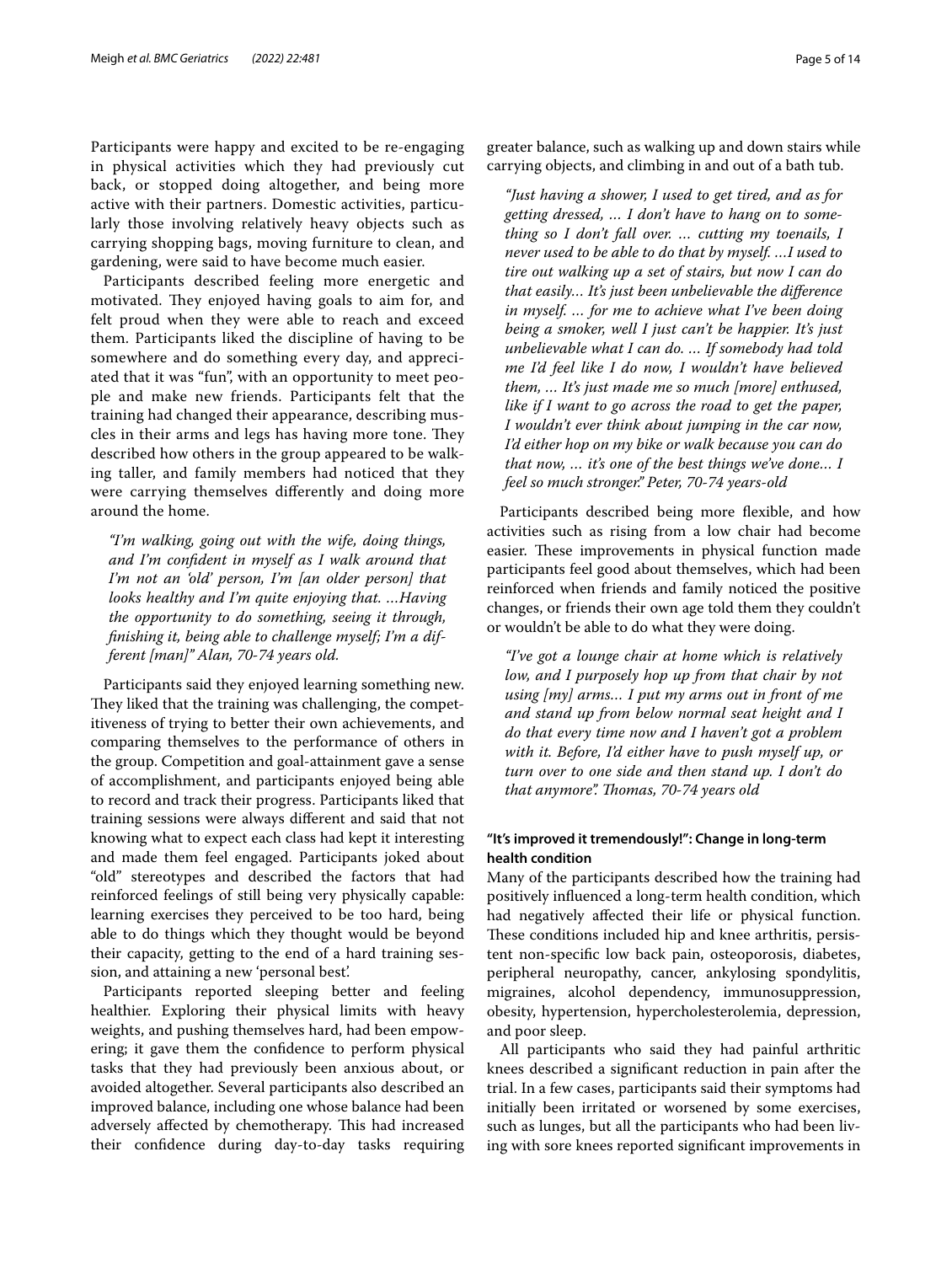their arthritic knee pain and function at the end of the trial:

*"Since I adjusted the exercises, I've been enjoying it because I don't have the pain. If you're enjoying doing it, it's a motivation to do it… the pain abated, and I still got ft, so it was good". Spencer, 65-69 years old*

Participants either adapted an exercise so that it was more comfortable, or they chose to push through discomfort regardless. One participant with knee arthritis said he no longer had any pain.

*"I can carry three loads of groceries up the stairs and… they're quite steep, whereas before with my knee I couldn't do it". Abigail, 65-69 years old*

Participants described signifcant reductions in other painful conditions. One participant, who consistently performed considerably more home exercise than required, had been living with frequent migraines, pain associated with an infammatory arthropathy, frequently had insufficient sleep, and had a history of trips and falls. After the trial, she reported less frequent headaches, less pain, improved sleep, and better balance:

*"My migraines, they're less frequent and less severe… to me, wellbeing is not feeling sick with a headache or not having the same nagging pain in my hips… [my] overall well-being is much better… I used to have to go and have massages nearly every week, and I haven't been once since I've been doing kettlebell [training]… I'm not constantly looking down to see that I'm not going to trip over… I'm not feeling as unsteady… I've had such a good response to it… I sleep like a baby" Janice, 60-64 years old.*

Several participants had also been living with persistent low back pain. Except for one individual with a 50-year history of back pain who withdrew from the trial, everyone living with back pain described signifcant improvements in their symptoms and function.

*"When I was getting out of bed before I started the trial, [I] always worried about [my] back going or something, but now I just can't believe how much stronger my back is now. I'll get up in the morning, get out of bed and there's just not one bit of pain in there… It's defnitely one hundred percent better than what it was before I started the trial. It's just unreal, I can't believe it." Robert, 70-74 years old "I'm thrilled! I'm ft as a fddle, I feel good, I sleep well, and I have no more back problems. I used to have once a month a physio come here to maintain my back [ ] I think I don't need him [any more], I'm* 

# *fne." Georgina, 70-74 years old*

Participants described feeling mentally buoyed by their participation in the trial. The profound positive psychological impact that engagement in the trial had, was most powerfully described by one participant who had been living with a mental health disorder for 20 years:

*"Tis was the challenge I need… it's given me the motivation to continue and that's sort of saving me… this has been brilliant… I'm actually scared coming out the other side of this… I'm still in a bit of trouble…I have to keep going with this otherwise I'll go back to where I was last year and not in a good place". Katherine, 70-74 years old*

# **"It put me on a better course": Overcoming challenges**

Participants described the training as being harder than they had expected, at times uncomfortable even painful. Swinging the kettlebell overhead to perform a snatch was difficult to learn and created a sense of fear and apprehension among participants who found it difficult or impossible to press an 8 kg kettlebell overhead. But the participants persevered with the training, improved their technique, worried less, and even learnt to enjoy the some of the things they had found to be most challenging at the start.

*"When you said we'd be swinging this thing above our head, everybody's like 'well I won't be doing that' and 'that won't be me', and then when we all did it, it's like, 'we can do this, we'll just keep on going'. Tat was good; that you got us to do something that I think we were all a little bit hesitant about, [but] by the end of it, that's my favourite thing, I love it". Irene, 60-64 years old*

Participants found it was not easy to get up and down from the ground to perform a Turkish get-up, describing insufficient lower limb strength, not having enough fexibility, or having sore knees. Participants who really struggled with the Turkish get-up it, or said the lunging movements irritated their knees, found it demotivating. But they persevered and found ways to make it easier, so that they could do it. The Turkish get-up pattern was widely recognised as a floor transfer. Participants saw it as having more value than some of the other exercises because they could see how they were able to use it at home. One participant described how he had jumped onto a kitchen benchtop and performed a Turkish get-up to change a lightbulb. Participants described an increased sense of physical self-confdence having practiced and improved their ability to stand up from the ground.

*"When we frst had to do those … I thought I was*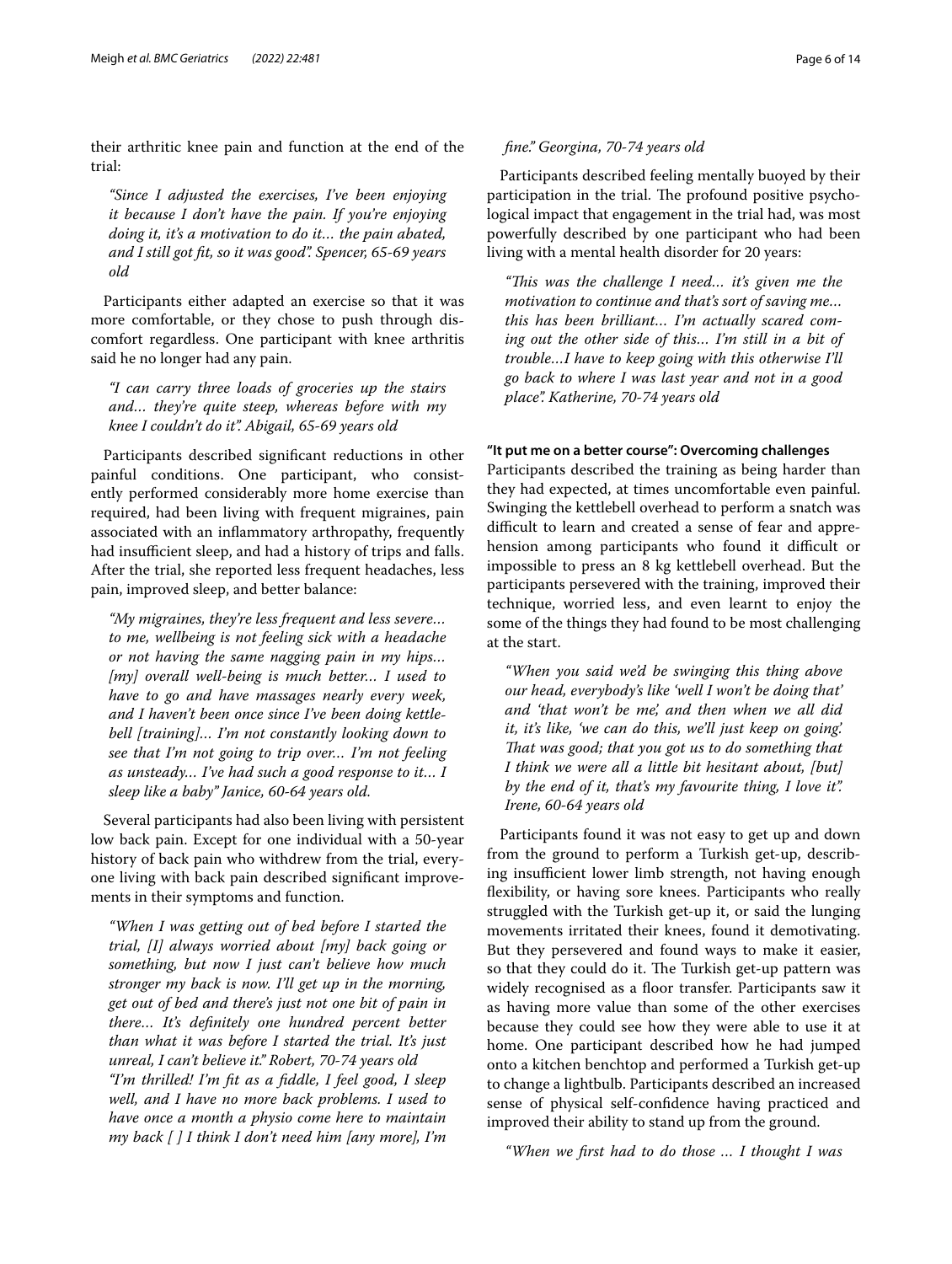*slow as molasses. I had an ache and pain here and there and now I fnd myself using the Turkish get-up if I'm sitting on the foor". Lucy, 65-69 years old*

Delayed onset muscle soreness (DOMS) afected most participants, particularly in the frst few weeks, sometimes occurring after exercises described as "easy". Many participants were unfamiliar with the sensation of DOMS and unprepared for how it might impact them. In some cases, participants were reluctant to move much because of the discomfort, sufficiently concerned to describe it as "severe". None of the participants allowed muscle soreness to prevent them from fully participating or allowing it to get in the way of their continued engagement with the group. Participants with a history of using resistance exercise were much less afected by muscle soreness and generally undeterred by it, and for some, muscle soreness was seen as positive, because it made them feel like they had done something which was "working", and it brought back happy memories of being younger and more physically active. When aches and pains occurred, participants remained stoic and carried on regardless, describing a shared commitment to the trial and a determination to reach the end.

*"[I thought to myself] that was too easy, am I doing it correctly? … how hard can it be, you're just stepping up and down. I just kept going and I couldn't move the next day. It was really bad [laughing]… It was so easy to do I thought this is nothing. It wasn't until the next day, I thought holy cow! The [DOMS in my] calves on both legs was shocking, I could hardly move". Iris, 65-69 years old*

Participants living with pain commonly held maladaptive beliefs and behaviours relating to perceived risk of harm, believing they might hurt themselves if they pushed too hard, lifted too much, or did something which was too uncomfortable.

"The fear [that] people my age have about injury is *paramount. We all like to be brave and like to think that we can do things, but sometimes either we don't do as much as we should and can [do] for fear of hurting ourselves. We just need that extra encouragement to realise, yes, you can do this and it's okay". Kathy, 65-69 years old*

Regardless of their concerns, participants continued to push themselves very hard. This was typified by 'Ken' who had previously been a competitive sportsman. Ken accumulated, by a very large margin, the highest training load volume in the group. He was so motivated and capable that he felt he was not being pushed hard enough: "at times, I just felt I was held back a bit with what I wanted to do", and later went on to comfortably perform twohanded swings with a 40 kg kettlebell at home. But, after three decades of occupational health and safety training with his employer, Ken started the trial anxious that poor core strength and technique just leaning across the bed to pull up the doona (duvet) might hurt his back:

*"I was really hesitant beforehand. I think I said to you very early, 'aren't we going to hurt our backs doing this?' and you said 'no'. … Tat's been on my mind all the way through; at some stage I'm going to do my back, but I never did. … now there're no inhibitions with what I'm doing, I'm confdent … that I'm not going to hurt myself". Ken, 70-74 years old*

The training created numerous physical, psychological, and emotional challenges for the participants, to the extent that some thought about quitting in the early stages. However, no participants quit for any of these reasons, instead choosing to persevere and overcome them. A strong sub-theme, which overlapped with the participants' enjoyment of the program, was the instructor's role in facilitating this collective can-do mindset. Participants reported that the instructor's personality, enthusiasm, leadership, encouragement, and happy, helpful demeanour, had been motivating and that was why they had continued to push themselves as hard as they had, often despite obvious challenges.

*"I valued 'you' the most, because the time and efort that you put into all of us was awesome, and just the confdence that I had that you knew what you were talking about and that you cared about what we were doing and how we were doing it… I had a lot of confdence; that to me was the most important thing" Janice, 60-64 years old.*

The participants' attitude toward overcoming challenges was exemplifed by Sean, who had experienced persistent shoulder pain for more than half of the trial. During the trial he was also diagnosed as iron deficient, told he had arthritic knees bad enough to warrant surgery, that a rotator cuf problem was the cause of his shoulder pain, and needed surgery to correct cataracts:

*"I was starting to I think I was getting old and decrepit and demented, and that (training) picked me up out of that black hole… you got us all going; it's your personality… that made me go harder than I would have… I was so buoyed because of the improvement in my physical health… It put me on a better course going into my older years that's for sure." Sean, 70-75 years old.*

The spirit of the group was perhaps best displayed by Samuel who, in his 70 s, had volunteered to participate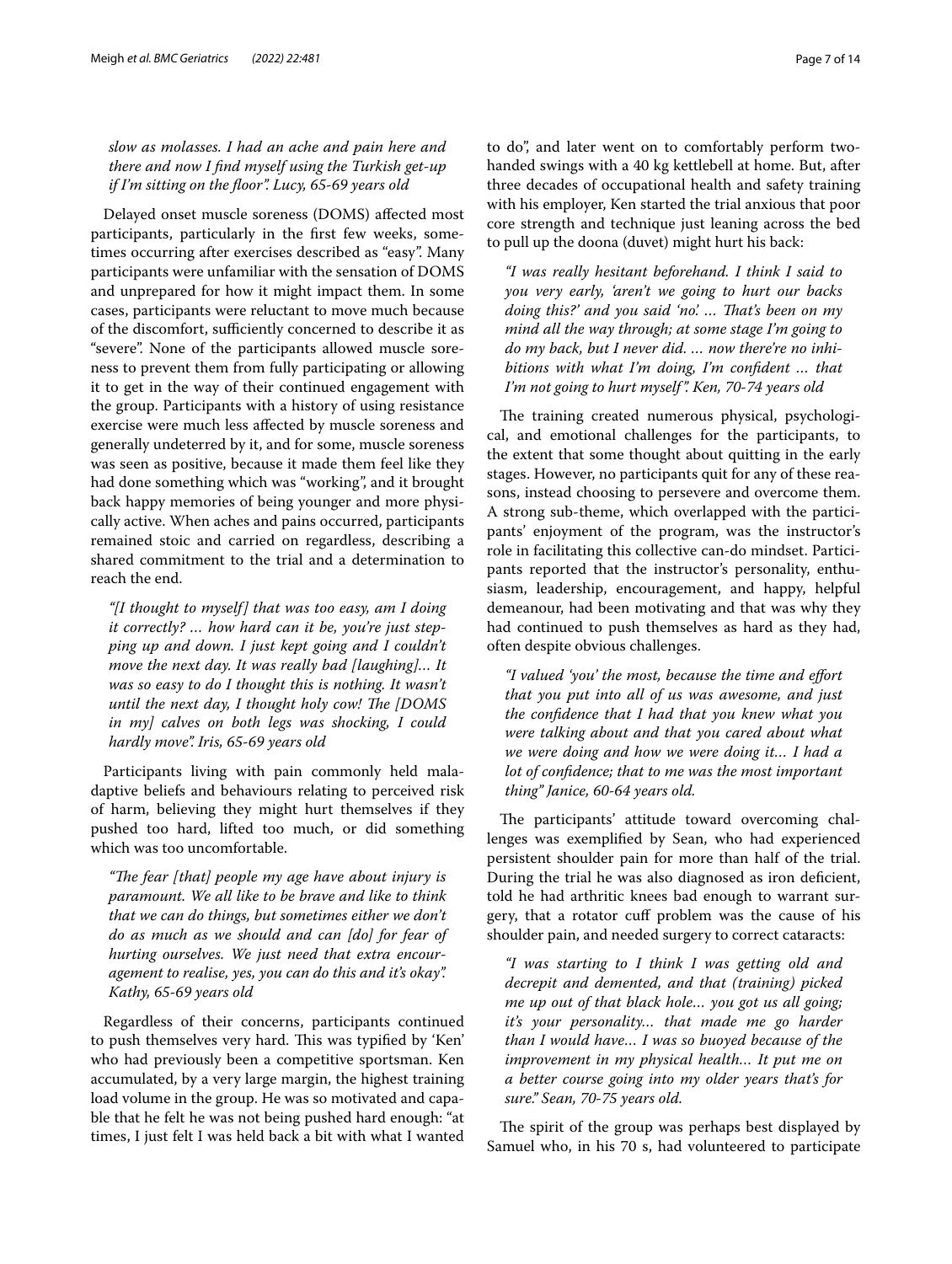shortly after a life-changing conversation with his doctor. After his GP had questioned why he wanted to participant in the trial, Samuel told his doctor that he just wanted to be as healthy as he could be. Facing signifcant adversity, Samuel successfully completed the trial describing remarkable changes in his physical and mental health, all while performing swings at home with a 36 kg kettlebell.

# **"I wasn't just a number": Feeling part of a group/ community**

The group dynamic was one of the strongest perceived benefts for participants. Being among people of a similar age, with varying abilities, provided participants with a rich and rewarding social connection. The camaraderie was fun and enjoyable, and allowed participants to support and encourage one another to succeed and push themselves harder than they would otherwise have done on their own. The group environment, where everyone was starting as a beginner, also gave participants the opportunity to try something new. Participants were more likely to engage in structured exercise if it was with others, and felt part of a positive, supportive, and encouraging community. Andrew, who described himself as a loner, said:

*"In the group, I found that I was more open to being nicer and more inclusive with more people, so it really taught me that I can be part of the group and enjoy people." Andrew, 65-69 years old*

Men described being competitive more frequently than women, and competitiveness was regarded as benefcial, irrespective of how well someone was perceived to be doing in training. For example, those who were doing "better" typically enjoyed being able to help their partners when they were struggling, while those "chasing" the leaders, appreciated seeing someone their own age doing better than them, as it gave them something to aim for; "if they can do it, then so can I!" Participants especially enjoyed activities performed in pairs, as this allowed those who had formed social friendships outside of the gym to work together. The value of the group dynamic was typifed by Sandy who, after a short period of absence due to back pain, was worried that others had progressed without her, and that she may not be accepted back into the group:

*"They were all so happy to see me and it just made me feel that I wasn't just a number; I was appreciated and that everyone cared how I was, and they didn't [even] know me very well, … it just made me feel good, … I felt more positive about coming back, … [it] just made me realise how much I was enjoy-* *ing it, … coming back, … made me realise how good I had been feeling, … I suddenly realised there were so many positive things that I've been experiencing that I'd overlooked and then when I got back, I realised, ah, this is what I was actually experiencing." Sandy, 60-65 years old*

The value of the social connection which the group provided, was most profoundly felt when face-to-face training was cancelled due to COVID-19 restrictions. Participants missed seeing the people they had formed new friendships with, and found it difficult to maintain the same level of motivation to train at home. This was somewhat mitigated by a private Facebook page, which allowed people to connect on a social level and share their progress, watch video recordings and live streams of training sessions, and take part in frequent 'challenges'. The value of the social connection and support was perhaps most poignantly expressed by one participant whose partner was very unwell throughout the trial: "the contacts and friendships I've enjoyed from your trial have been and still are the most benefcial and a comfort to me", Jennifer 65–69 years old.

# **Discussion**

The purpose of this study was to investigate the experiences of participants in the BELL pragmatic controlled trial. The aim of the BELL trial was to assess the effectiveness of three months moderate-to-high intensity group-based hardstyle kettlebell training, on grip strength and health-related physical ftness, in healthy but insufficiently active older adults. In this accompanying qualitative study, we sought to answer the question: was engagement sufficiently high and positive, to warrant a recommendation that group-based kettlebell training initiatives be used to promote healthy ageing in the community?

The results of this study offer some insight into the physical and psychosocial health benefts, and challenges, for older adults training with kettlebells. Sickness, medical procedures, and muscle soreness had negligible impact on rates of attendance and compliance, which remained very high. Participants perceived group training to be a friendly, supportive, and encouraging environment, where they could meet like-minded people of a similar age and make new friends. In the following sections we discuss the results in the context of existing literature, make recommendations for group-based community kettlebell programs for older adults, and consider directions for further investigation.

Many of the fndings in the present study, echo those of the 'GOAL' trial [\[34](#page-12-7)], which involved communitydwelling older adults ( $\geq 65$  years), performing group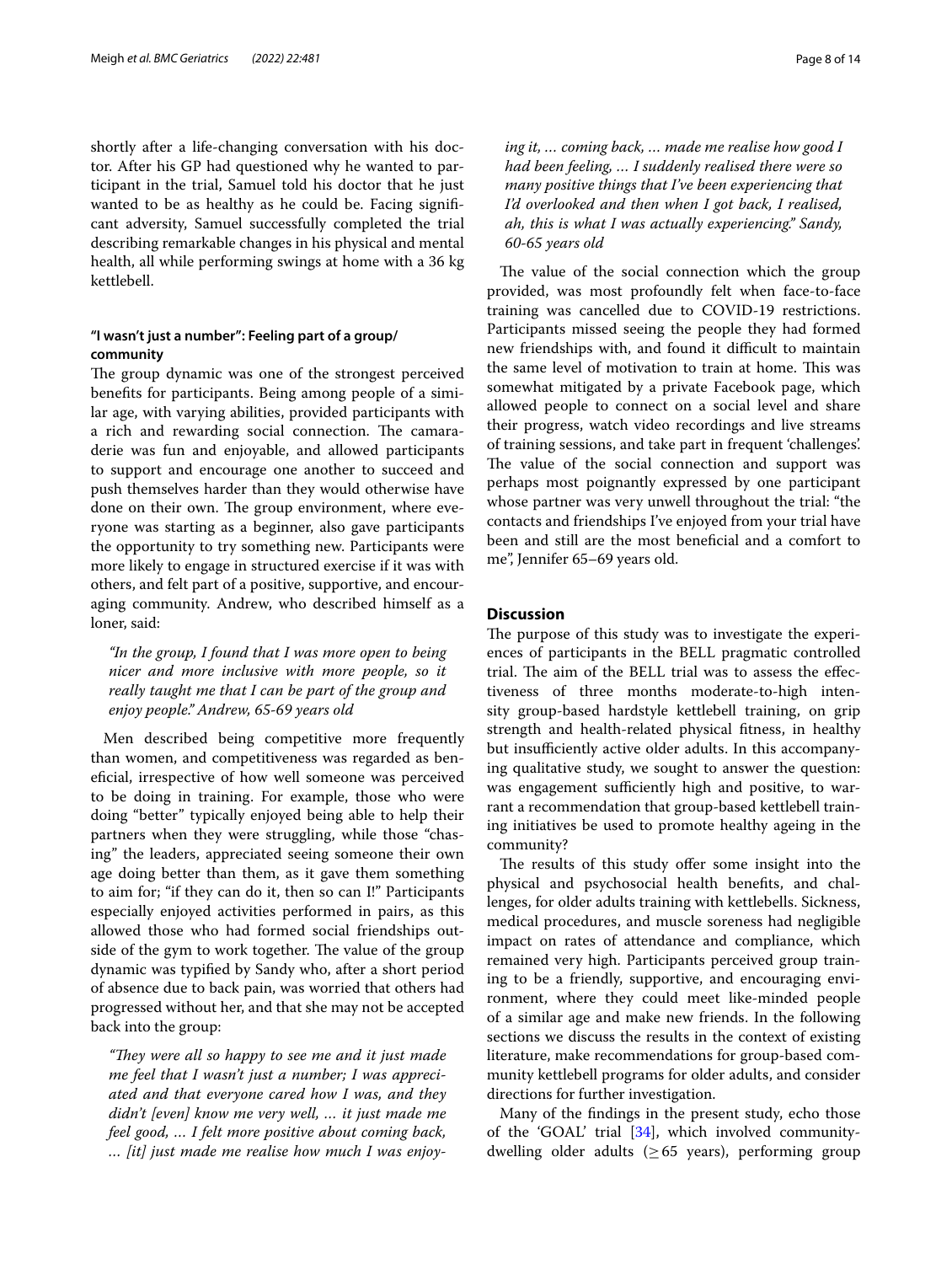exercise for 50–60 min three times weekly, for three to six months. Similarities include: i) enjoyment and engagement fostered by social connection, ii) post-exercise interaction (an embedded component of both trials) enriched social connections, iii) self-perceptions of physical health and capacity were enhanced by group exercise, iv) high- and low-performing outliers had a preference to train with others of a similar physical capacity, v) training with similar-age peers was preferential to regular group exercise with mixed-age adults, and vi) dismay once the intervention ended. Notable diferences, however, were that some of the participants in the present study said they had preferred training with people of the opposite sex, and the high- and low-performing outliers did not report any loss of afliation with, or enjoyment of, the groups' activities.

Enjoying the physical and psychological benefts. Participants described doing more around the home, and engaging in activities which they had previously found difficult, or had avoided altogether. Perceived benefits of feeling stronger and ftter, enhanced perceptions of physical appearance, and increased self-confdence, were consistent with previous studies [\[34](#page-12-7), [54](#page-12-27)[–57](#page-12-28)]. Improvements in cardiovascular ftness and strength are important outcomes for older adults, however, promoting the afective domains of fun, enjoyment, camaraderie, friendship, and community, are key to maximising the uptake of older adults into new programs of physical activity and exercise [[58](#page-12-29)]. Consistent with Bredland et al. [[59](#page-12-30)], some males expressed that they enjoyed being able to 'fex their muscles', and had felt more "useful" at home. Females spoke of their social relationships, the groups' positive energy, having developed a habit of exercising, and changes in their physical capacity, previously identifed as important resources for maintaining health [[60\]](#page-12-31).

Results from this study suggest that group-based kettlebell training, improved older adults' perceptions of health and wellbeing, increased incidental activity, and enhanced their functional capacity to perform activities of daily living. Participants enjoyed the variety of exercises that kettlebell training provided, which is important for enjoyment and engagement  $[61, 62]$  $[61, 62]$  $[61, 62]$  $[61, 62]$ . They liked the challenge of pushing themselves hard, and described the physical and psychological achievements as being empowering. Some participants even suggested their involvement had given them a sense of purpose.

### **Change in a long‑term health condition**

Those with long-term health conditions, such as knee osteoarthritis and back pain, spoke of the training having disconfrmed maladaptive beliefs and behaviours relating to their condition. This is important, as these fears can be a barrier for older adults remaining active in later life [[34,](#page-12-7) [63](#page-12-34)]. Pain and health conditions were not described as barriers to engagement. On the contrary, one male living with cancer frequently outperformed his younger counterparts, and a female with an infammatory arthropathy, frequently recorded some of the highest daily training loads in the group.

Leveraging a social support network can enable someone who is living with pain, to participate in and be able to enjoy physical activity and exercise, despite their symptoms  $[64]$  $[64]$  $[64]$ . Thornton et al.  $[65]$  recommend clinicians lead by example, as this provides credibility and empathy for the challenges facing patients. This sentiment was echoed by participants in the present study, who said they felt encouraged and reassured seeing the instructor doing the same exercises, and also fnding them hard. For people living with painful chronic health conditions, the infuence of exercise on pain is equivocal, with mostly small to moderate efects [[64\]](#page-12-35). For low back pain, exercise on its own has only small positive efects on disability, and limited fects on coping [\[41](#page-12-14)]. Although the mediators and moderators are unknown, the experience of participants in this study, however, suggests a greater reduction in back pain than previous studies using exercise and resistance training [[66](#page-12-37), [67\]](#page-12-38).

Participants who were living with long-term health conditions, described characteristics of grit and determination in overcoming the challenges of pain and unpleasant symptoms. Improved motivation and increased self-efficacy were reported to have come from the direction and guidance provided by the instructor, and the support and encouragement of peers. Exercise and physical activity in all its forms, can be used as a coping strategy for people living with painful conditions. Additionally, people living with pain seek opportunities to be active and want guidance from their healthcare provider [[68\]](#page-12-39). Person-specific support can be greatly beneficial to help people make sense of their symptoms, and facilitate them engaging with regular exercise and meaningful physical activities  $[69]$  $[69]$ . There is considerable value in receiving accurate information and practical help from a trusted healthcare provider [[70\]](#page-12-41), because when advice is conficting, people in pain can withdraw from social activities confused and anxious [[71](#page-12-42)]. Results from this study, suggest that group-based kettlebell training with an appropriately experienced and enthusiastic instructor, can help enable people living with painful conditions to fexibility persist.

Overcoming challengesThe intervention was not however an optimal ft for all participants, with some asking to do more, and others saying they might have preferred a more moderate intensity and slower pace. This suggests a need to identify individuals likely to beneft from a diferent approach to program delivery, i.e., groups of a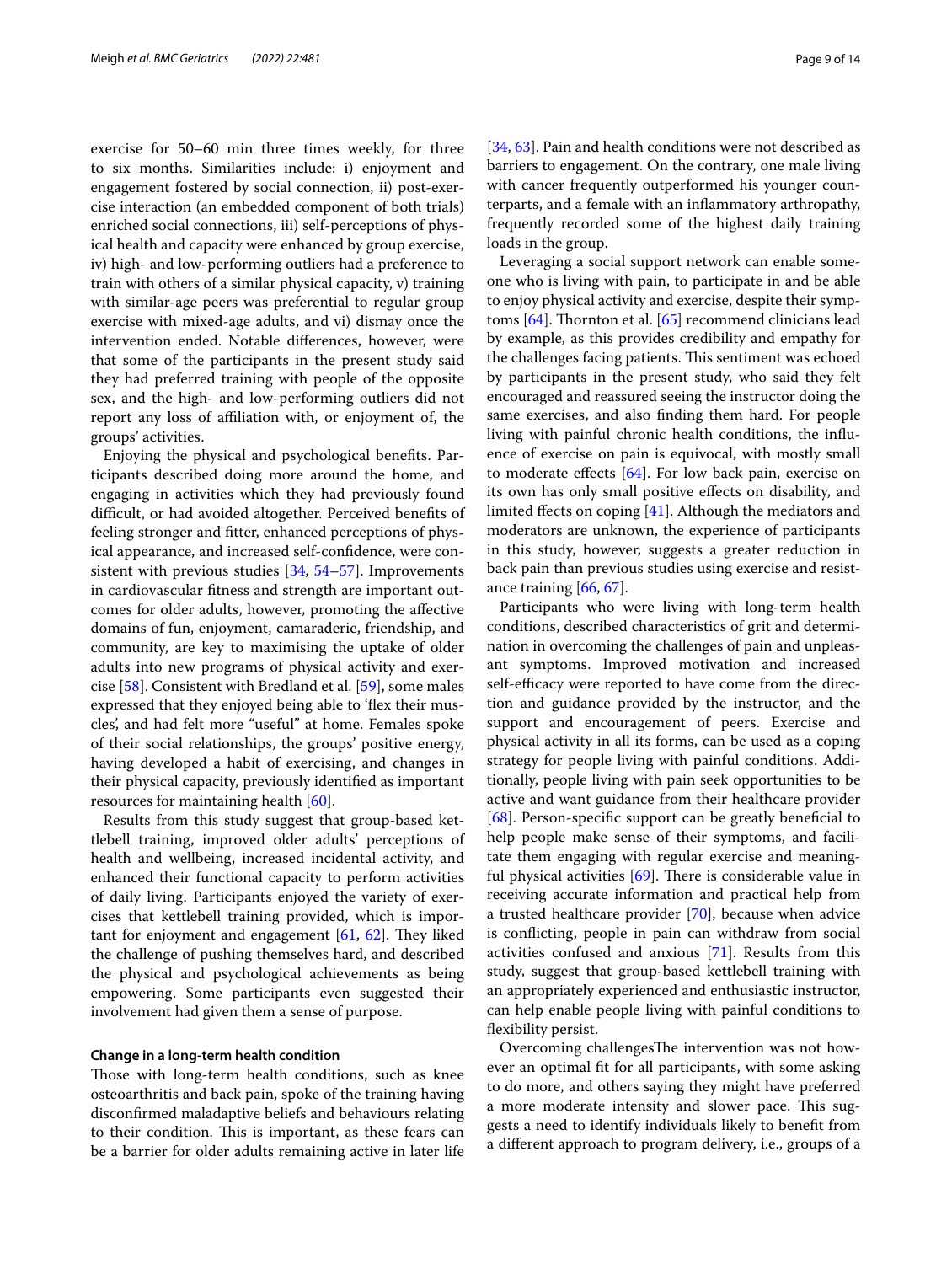similar physical capacity, same sex, or one-on-one. Some participants expressed that they may have preferred to train with someone of a similar physical ability to themselves; a condition previously reported to undermine enjoyment and sense of connection to a group [\[34](#page-12-7)], but an efect not evident in the present study. Participants who struggled with physical limitations, did express feeling like they didn't belong in the group. There was, however, no indication that this had reduced their enjoyment or engagement. Exercise has previously been reported as potentially off-putting if the intensity is perceived to be too high [[72\]](#page-12-43), and unappealing if too easy [\[73](#page-12-44)]. Training intensity in the BELL trial was often reported as "hard", but the sense of achievement in completing it, was frequently described as rewarding. More evident among the males, and previously described by Bredland et al. [\[59](#page-12-30)], was competitiveness. Some males thrived on the challenge of doing more than others, some enjoyed the 'chase', and some would knowingly push themselves too hard.

### **Feeling part of a group/community**

Being part of a community of similar-age people and having a social network, was a strong theme, consistent with previous studies  $[34, 72]$  $[34, 72]$  $[34, 72]$  $[34, 72]$ . These results align with a growing body of evidence which emphasises the importance of social interaction for older adults, in developing a positive attitude towards physical activity [[74](#page-13-0)[–76](#page-13-1)]. Social connection was most evident among participants who described having developed a personal bond with a training partner, which is a tenet of self-categorisation theory [\[34\]](#page-12-7).

Participants described feeling supported by a competent, enthusiastic, and encouraging instructor who was motivating, and inspired confidence. The importance of the instructor in group exercise for older adults has previously been described [[35,](#page-12-8) [77](#page-13-2)–[79\]](#page-13-3), where nurturing positive beliefs can improve participant self-efficacy, competence  $[80]$  $[80]$  and adherence  $[81]$  $[81]$ . The instructor's personality, professionalism, and a humanised approach, have previously been identifed as key factors in helping older people maintain adherence to programs in the long-term, as these can help participants feel cared for, and establish a sense of belonging [\[32](#page-12-5)]. In the moments when older people doubt their abilities and capacity, it is imperative that instructors allay these fears and instil a sense of confidence  $[35]$  $[35]$ . The results of this study, highlight the importance of an encouraging instructor who listens, participates in the training, and helps older adults to challenge themselves.

Echoing the work of Tulle and Palmer [[82\]](#page-13-6), participants in the present study were motivated to take part as an act of agency, to make a contribution to social change, and to challenge ageing stereotypes. Numerous motivators and barriers for older adults engaging with, and continuing in, programs of resistance training have been reported [[72\]](#page-12-43). Feeling a part of a group is highly motivating [[73](#page-12-44), [79,](#page-13-3) [83](#page-13-7)], as this increases self-efficacy and feelings of wellbeing, decreases psychological stress [[84](#page-13-8)], and provides a source of support, enjoyment, and belonging [[31](#page-12-45), [81](#page-13-5), [85\]](#page-13-9). Older adults are typically less motivated to exercise at home [[86](#page-13-10)], which was described by many participants in the BELL trial when group training was withdrawn due to COVID-19. However, the participants remained sufficiently motivated to maintain adherence rates over 90%, with everyone recording a 'personal best' on the fnal day of training. Previous studies have reported concerns regarding guidance and safety performing home-based exercises [[87\]](#page-13-11), but those issues were not expressed by the participants in the present study.

# **Practical implications**

Most Australian adults expect to receive advice about physical activity from a physiotherapist, and feel this is important  $[88]$  $[88]$ . Therapists who provide one-on-one interventions in their clinic to promote physical activity, double the likelihood of someone meeting the recommended physical activity guidelines, but these are only efective in the short-term and don't appear to be efective for those living with chronic musculoskeletal conditions [\[89\]](#page-13-13). Similar reports of small short-term efects have been reported with group-based interventions, with no apparent diference between the type or frequency of intervention [[90](#page-13-14)]. Community-based allied health therapists currently provide a range of exercise-based interventions to promote healthy ageing, based on programs such as the Otago Exercise Program for falls prevention [[91\]](#page-13-15), and Onero for promoting bone health [\[92](#page-13-16)]. Obtaining the perspective of community-based practitioners, around issues such as system-level barriers to providing physical activity and health-promoting programs for older adults, is essential [\[93\]](#page-13-17).

The BELL trial intervention was a replication of a community-based program, which had been delivered within a physiotherapy private practice. Based upon the clinically significant effects of kettlebell training  $[40]$  $[40]$  $[40]$ , and the qualitative results reported in this study, further research is warranted to gain a better understanding of the individual-level characteristics and system-level challenges which are currently limiting the delivery, utilisation, and efectiveness of healthy ageing programs in the community, and to better understand the factors which made the BELL trial successful. Pilates group exercise is widely uses in physiotherapy practice [[94\]](#page-13-18). For older adults, the greatest efect of Pilates is to decrease the risk of falls, with only moderate improvements in strength and functionality [\[95](#page-13-19)]. Kettlebells are comparatively inexpensive,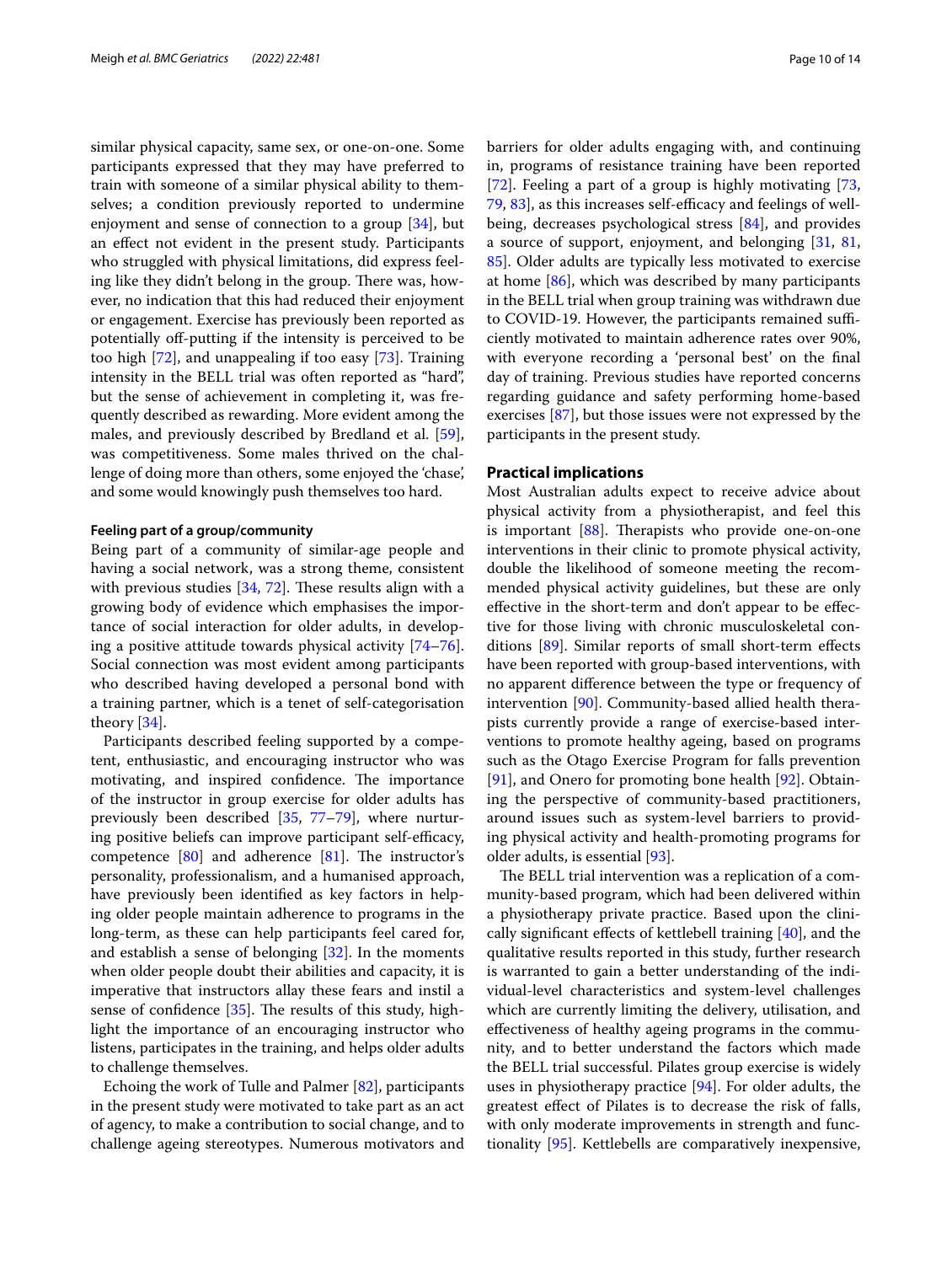small, portable, and require much less floor space than a Pilates reformer. A lower cost of entry, and the potential for a larger number of participants per class, may make kettlebell classes a more attractive value proposition for community-based healthcare practices than other forms of group exercise requiring large, expensive pieces of equipment. Older adults are motivated to exercise [\[96\]](#page-13-20); it just seems that they, and allied health providers, need the right conditions to allow them to thrive.

# **Strengths and limitations**

This study has several strengths. First, the BELL trial was a replication of a successful community-based initiative. Healthy ageing is a high-priority focus of clinical practice, and results of the trial were compelling. The findings of this study increase our confdence that a similar community-based program, to promote healthy ageing, is likely to succeed. Second, appropriate procedures and practices were used to collect and analyse the data, sufficient to support the conclusions. Third, the findings are sincere and credible. The results extend our understanding of engaging with older adults in structured programs of group exercise, and challenge many preconceived notions of ageing, which may presently be a barrier for healthcare providers.

Despite the strengths of this study, it is not without limitations. Firstly, although the well-established relationship between the examiner and participants throughout the intervention and the present study, facilitated open and frank discussion, bias may have positively skewed participants' responses. Secondly, the researcher's role in knowledge production is at the heart of refexive thematic analysis; themes evoke participants' voices, but ultimately tell the researcher's story about the data, which is a subjective interpretation developed with theoretical assumptions, which have been made through the lens of a particular social, cultural, disciplinary, and ideological position. Thirdly, the degree to which individual personality may have infuenced the results of this study, are unknown [[97](#page-13-21)]. Finally, the participants represented only one ethnic group: older Caucasian Australians. The likelihood however that these results may be transferable to other insufficiently active community-living older adults, is enhanced by data and thematic saturation, and the heterogenous representation of physical capacity, exercise experience, and health conditions represented within the group.

# **Conclusions**

The experiences of participants in the BELL trial, reveal the efficacy and perceived health benefits associated with group-based hardstyle kettlebell training with peers of a similar age, and highlight some of the challenges of

delivering a group-based kettlebell program that meets the diverse needs of older adults. Group training provided a valued opportunity for participants to build a new social support network, which greatly contributed to the participants' enjoyment of the training and high rate of engagement, with the instructor likely to be infuential in optimising outcomes. Age, training status, sex, and health condition did not negatively impact engagement or participation in the training. Training performance for participants living with a chronic health condition or persistent pain, challenged their self-schema, often disconfrming maladaptive beliefs and behaviours. Participants' experiences in this large-scale replication of a successful clinic-based group-exercise program, indicate that a pragmatic approach to hardstyle kettlebell training may be an effective means of engaging insufficiently active older adults in regular resistance-based exercise in the community, with minimal barriers to entry. These results corroborated earlier studies highlighting the value of the social features of group-exercise, in fostering a supportive social environment to optimise participants' health and wellbeing. Further research is warranted to optimise program design and delivery within community settings, to test subgroups of older adults in a clinical framework, and to identify strategies which support long-term engagement. The findings of this study, in conjunction with the results of the BELL trial, provide suffcient evidence to support a recommendation that group kettlebell training initiatives, delivered by appropriately trained individuals, should be used to promote healthy ageing in the community.

### **Supplementary Information**

The online version contains supplementary material available at [https://doi.](https://doi.org/10.1186/s12877-022-03174-5) [org/10.1186/s12877-022-03174-5](https://doi.org/10.1186/s12877-022-03174-5).

**Additional fle 1.** Survey Monkey Questionnaire\_your kettlebell experience

**Additional fle 2** Survey Monkey Questionnaire\_positive and benefcial effects

**Additional fle 3.** Survey Monkey Questionnaire\_negative and undesirable efects.

#### **Acknowledgements**

The authors would like to sincerely thank the participants who took part in the trial for their valuable contribution

#### **Authors' contributions**

N.M, J.K. and W.H. conceptualised the study design; N.M. conducted the study; N.M. and A.D. developed the research methodology; N.M. was responsible for project administration and resources; N.M. wrote the original manuscript; J.W. and W.H. provided ongoing supervision; N.M., A.D., J.K. and W.H. reviewed and edited manuscript revisions; All authors approved the fnal manuscript.

#### **Authors' information**

Neil Meigh is a doctoral candidate at Bond University's Institute of Health and Sport holding a Doctor of Physiotherapy and Bachelor of Exercise Science. He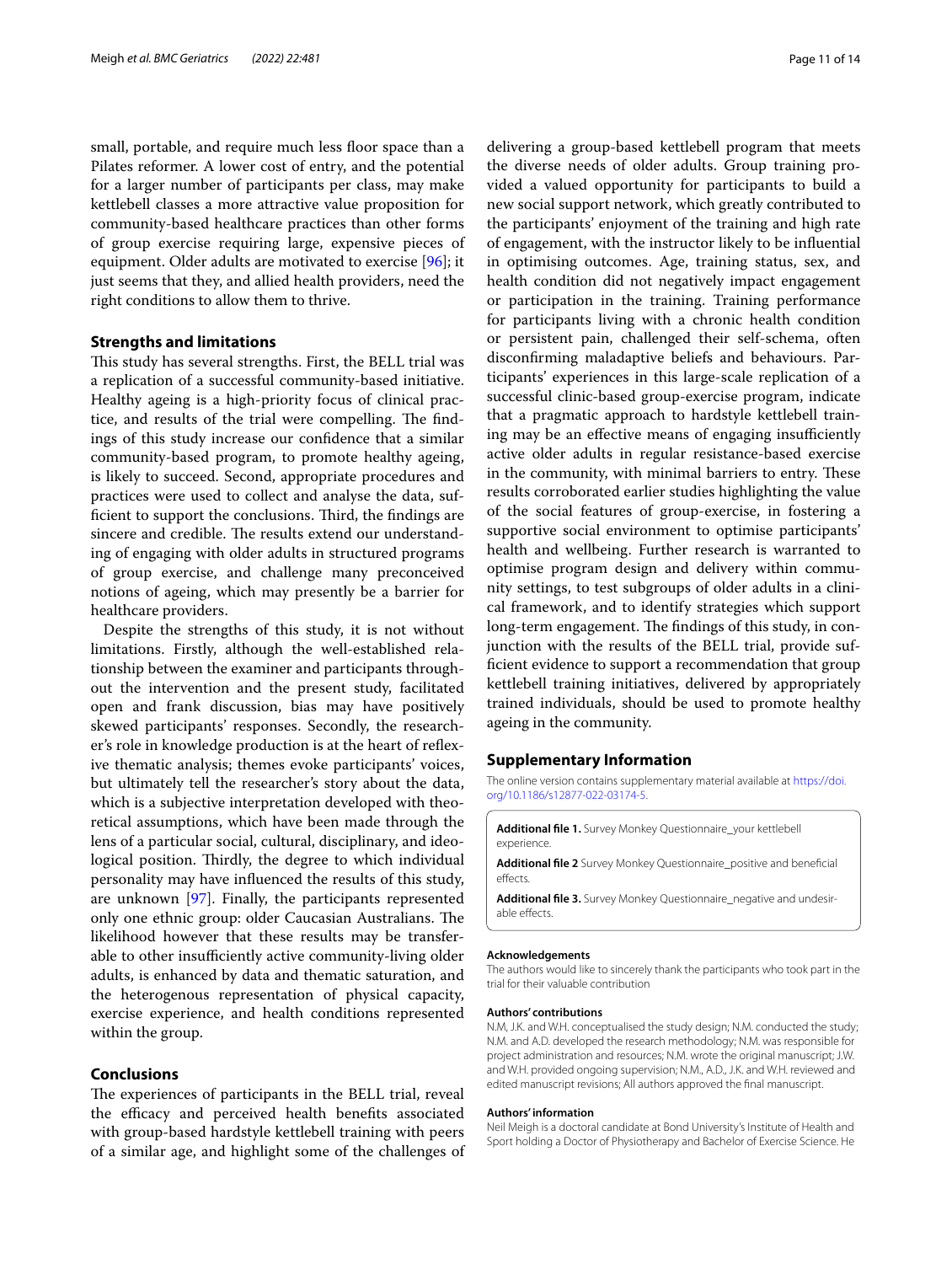is a former physiotherapy clinic owner where he ran small group kettlebell classes using the training practices which were used in the BELL trial, which he conducted.

Alexandra Davidson is a doctoral candidate at Bond University's Faculty of Health Sciences and Medicine. She has a Master of Nutrition & Dietetic Practice and Bachelor of Biomedical Science. As an Accredited Practicing Dietitian, her qualitative research investigates interprofessional collaboration in general practice.

Dr Justin Keogh is an Associate Professor of Sport and Exercise Science at Bond University. His research interests are as an Exercise Scientist investigating the benefts of exercise, particularly resistance training in cancer survivors and older adults, and improving athletic performance. Dr Keogh is a Fellow of the Australian Association of Gerontology and serves on the Australian and New Zealand Society of Sarcopenia and Frailty Research's Sarcopenia Diagnosis Task Force Committee.

Dr Wayne Hing is a Professor of Physiotherapy at Bond University who has supervised over 70 doctoral students to completion.

#### **Funding**

This trial is supported by an Australian Government Research Training Program Scholarship and will contribute towards a Higher Degree by Research Degree (Doctor of Philosophy). The funders had no role in study design, data collection and analysis, decision to publish, or preparation of the manuscript. The study received no additional external funding.

#### **Availability of data and materials**

All data generated or analysed during this study are included in this published article. Bond University Human Research Ethics Committee has not provided authorisation for interview transcripts to be made available.

# **Declarations**

### **Ethics approval and consent to participate**

All research activities were conducted in accordance with relevant guidelines and regulations, in accordance with the Declaration of Helsinki. The study was approved by the Bond University Human Research Ethics Committee (BUHREC; Protocol number NM03279). Written informed consent was obtained by the lead investigator from all participants.

### **Consent for publication**

Not applicable.

#### **Competing interests**

NM is a Physiotherapist and hardstyle kettlebell instructor, with an online presence as The Kettlebell Physio. WH, BS, JK and ER declare that they have no confict of interest.

### **Author details**

<sup>1</sup> Faculty of Health Sciences and Medicine, Bond University, Bond Institute of Health & Sport, Gold Coast, QLD 4226, Australia. <sup>2</sup> Sports Performance Research Centre New Zealand, AUT University, Auckland, New Zealand. <sup>3</sup> Kasturba Medical College, Manipal Academy of Higher Education Mangalore, Manipal, Karnataka, India.

Received: 30 August 2021 Accepted: 12 May 2022<br>Published online: 03 June 2022

### **References**

- <span id="page-11-0"></span>1. Statistics ABo. Life expectancy continues to increase in Australia: Australian Government. 2020. ([http://ow.ly/drTE50EERF2\)](http://ow.ly/drTE50EERF2).
- <span id="page-11-1"></span>2. AIHW. Health of older people [Report]. Australian Government; 2020 [updated 23 July 2020. Available from: [http://ow.ly/xtrb50GC36V.](http://ow.ly/xtrb50GC36V)
- <span id="page-11-2"></span>Salomon JA, Wang H, Freeman MK, Vos T, Flaxman AD, Lopez AD, et al. Healthy life expectancy for 187 countries, 1990–2010: a systematic analysis for the Global Burden Disease Study 2010. Lancet. 2012;380(9859):2144–62.
- <span id="page-11-3"></span>4. Liu Cj, Latham NK. Progressive resistance strength training for improving physical function in older adults. Cochrane Database Syst Rev. 2009;3:CD002759.
- 5. Cunningham C, O' Sullivan R, Caserotti P, Tully MA. Consequences of physical inactivity in older adults: a systematic review of reviews and meta-analyses. Scand J Med Sci Sports. 2020;30(5):816–27.
- 6. Steffl M, Bohannon RW, Sontakova L, Tufano JJ, Shiells K, Holmerova I. Relationship between sarcopenia and physical activity in older people: a systematic review and meta-analysis. Clin Interv Aging. 2017;12:835.
- <span id="page-11-12"></span>7. Compernolle S, De Cocker K, Cardon G, De Bourdeaudhuij I, Van Dyck D. Older adults' perceptions of sedentary behavior: a systematic review and thematic synthesis of qualitative studies. Gerontologist. 2019;60(8):e572–82.
- <span id="page-11-4"></span>8. Grande GD, Oliveira CB, Morelhão PK, Sherrington C, Tiedemann A, Pinto RZ, et al. Interventions promoting physical activity among older adults: a systematic review and meta-analysis. Gerontologist. 2020;60(8):e583–99.
- <span id="page-11-5"></span>9. Paterson DH, Warburton DER. Physical activity and functional limitations in older adults: a systematic review related to Canada's Physical Activity Guidelines. Int J Behav Nutr Phys Act. 2010;7(1):38.
- 10. Daskalopoulou C, Stubbs B, Kralj C, Koukounari A, Prince M, Prina AM. Physical activity and healthy ageing: a systematic review and metaanalysis of longitudinal cohort studies. Ageing Res Rev. 2017;38:6–17.
- 11. Ashdown-Franks G, Firth J, Carney R, Carvalho AF, Hallgren M, Koyanagi A, et al. Exercise as medicine for mental and substance use disorders: a meta-review of the benefts for neuropsychiatric and cognitive outcomes. Sports Med. 2020;50(1):151–70.
- 12. Levin O, Netz Y, Ziv G. The beneficial effects of different types of exercise interventions on motor and cognitive functions in older age: a systematic review. Eur Rev Aging Phys Act. 2017;14(1):20.
- 13. Kaushal N, Desjardins-Crépeau L, Langlois F, Bherer L. The effects of multi-component exercise training on cognitive functioning and health-related quality of life in older adults. Int J Behav Med. 2018;25(6):617–25.
- 14. Raafs BM, Karssemeijer EGA, Horst Lvd, Aaronson JA, Olde Rikkert MGM, Kessels RPC. Physical exercise training improves quality of life in healthy older adults: a meta-analysis. J Aging Phys Act. 2020;28(1):81–93.
- 15. Netz Y. Is there a preferred mode of exercise for cognition enhancement in older age? - a narrative review. Front Med. 2019;6:57.
- 16. Tse AC, Wong TW, Lee PH. Efect of low-intensity exercise on physical and cognitive health in older adults: a systematic review. Sports Med Open. 2015;1(1):37.
- 17. Peterson MD, Rhea MR, Sen A, Gordon PM. Resistance exercise for muscular strength in older adults: a meta-analysis. Ageing Res Rev. 2010;9(3):226–37.
- 18. Lewis FJ, Stewart HC, Roddam H. Efects of exercise interventions on physical function, mobility, frailty status and strength in the pre-frail population: a review of the evidence base for practice. Eur J Physiother. 2021;23(2):86–94.
- <span id="page-11-6"></span>19. Chen F-T, Hopman RJ, Huang C-J, Chu C-H, Hillman CH, Hung T-M, et al. The effect of exercise training on brain structure and function in older adults: a systematic review based on evidence from randomized control trials. J Clin Med. 2020;9(4):914.
- <span id="page-11-7"></span>20. Samitz G, Egger M, Zwahlen M. Domains of physical activity and all-cause mortality: systematic review and dose–response meta-analysis of cohort studies. Int J Epidemiol. 2011;40(5):1382–400.
- <span id="page-11-8"></span>21. Borde R, Hortobagyi T, Granacher U. Dose-response relationships of resistance training in healthy old adults: a systematic review and metaanalysis. Sports Med. 2015;45(12):1693–720.
- <span id="page-11-9"></span>22. Hallal PC, Andersen LB, Bull FC, Guthold R, Haskell W, Ekelund U. Global physical activity levels: surveillance progress, pitfalls, and prospects. Lancet. 2012;380(9838):247–57.
- <span id="page-11-10"></span>23. AIHW. Insufficient physical activity online: Australian Government. 2020. ([http://ow.ly/UG0750GC35C. cited 2021.](http://ow.ly/UG0750GC35C) cited 2021).
- <span id="page-11-11"></span>24. Lazarus N, Izquierdo M, Higginson I, Harridge SD. Exercise defciency diseases of ageing: the primacy of exercise and muscle strengthening as frst line therapeutic agents to combat frailty. J Am Med Dir Assoc. 2018;19(9):741–3.
- <span id="page-11-13"></span>25. Chodzko-Zajko WJ, Proctor DN, Singh MAF, Minson CT, Nigg CR, Salem GJ, et al. Exercise and physical activity for older adults. Med Sci Sports Exerc. 2009;41(7):1510–30.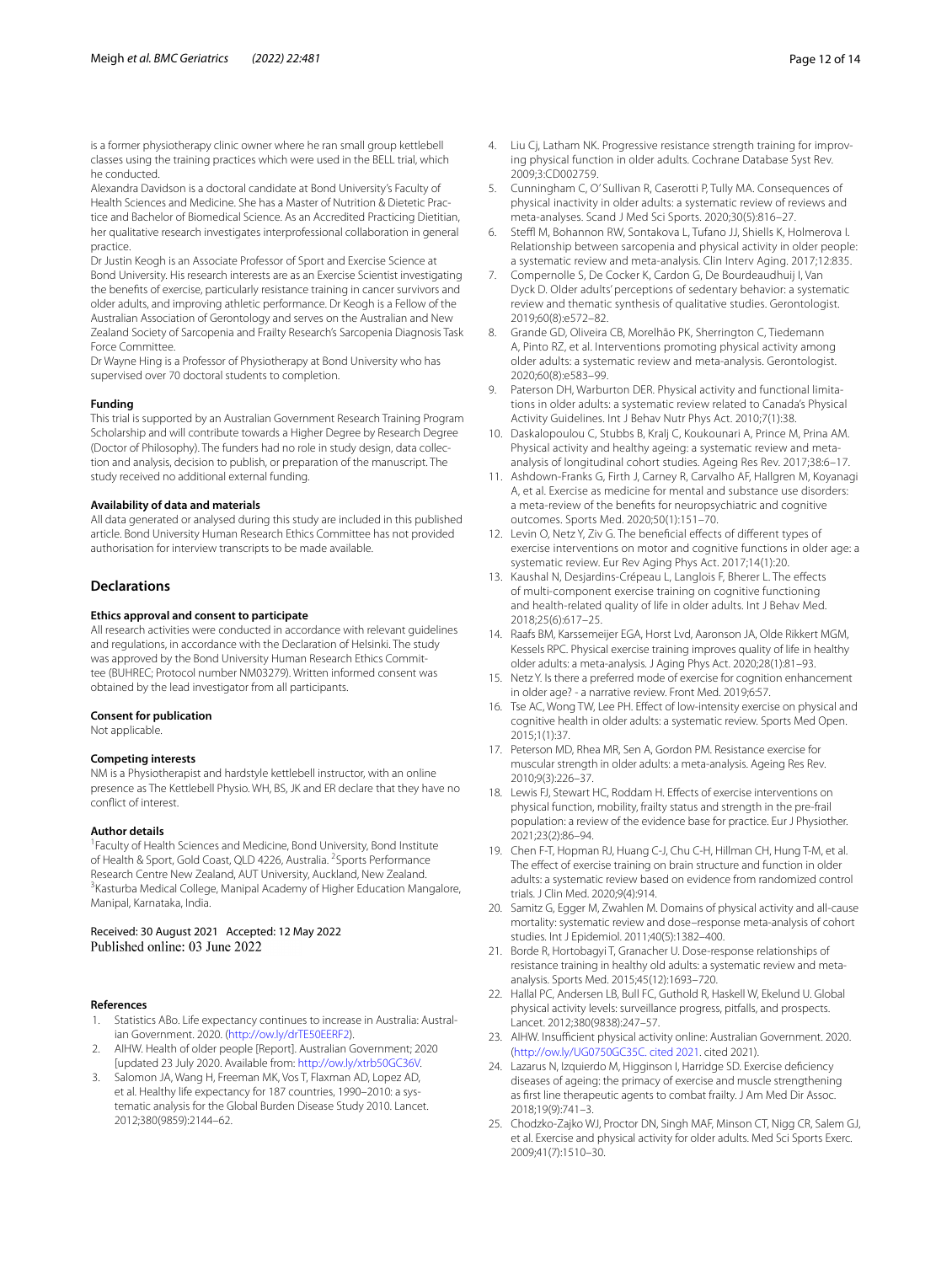- <span id="page-12-0"></span>26. Bangsbo J, Blackwell J, Boraxbekk C-J, Caserotti P, Dela F, Evans AB, et al. Copenhagen Consensus statement 2019: physical activity and ageing. Br J Sports Med. 2019;53(14):856–8.
- <span id="page-12-1"></span>27. Strassmann A, Steurer-Stey C, Lana KD, Zoller M, Turk AJ, Suter P, et al. Population-based reference values for the 1-min sit-to-stand test. Int J Public Health. 2013;58(6):949–53.
- <span id="page-12-2"></span>28. Aartsen M, Jylhä M. Onset of loneliness in older adults: results of a 28 year prospective study. Eur J Ageing. 2011;8(1):31–8.
- <span id="page-12-3"></span>29. Chase J-AD. Interventions to increase physical activity among older adults: a meta-analysis. Gerontologist. 2015;55(4):706–18.
- <span id="page-12-4"></span>30. Hong S-Y, Hughes S, Prohaska T. Factors afecting exercise attendance and completion in sedentary older adults: a meta-analytic approach. J Phys Act Health. 2008;5(3):385–97.
- <span id="page-12-45"></span>31. Farrance C, Tsofiou F, Clark C. Adherence to community based group exercise interventions for older people: a mixed-methods systematic review. Prev Med. 2016;87:155–66.
- <span id="page-12-5"></span>32. Killingback C, Tsofiou F, Clark C. Older people's adherence to communitybased group exercise programmes: a multiple-case study. BMC Public Health. 2017;17(1):115.
- <span id="page-12-6"></span>33. Reichstadt J, Sengupta G, Depp CA, Palinkas LA, Jeste DV. Older adults' perspectives on successful aging: qualitative interviews. Am J Geriatr Psychiatry. 2010;18(7):567–75.
- <span id="page-12-7"></span>34. Bennett EV, Hurd Clarke L, Wolf SA, Dunlop WL, Harden SM, Liu Y, et al. Older adults' experiences of group-based physical activity: a qualitative study from the 'GOAL' randomized controlled trial. Psychol Sport Exerc. 2018;39:184–92.
- <span id="page-12-8"></span>35. Gluchowski A, Warbrick I, Oldham T, Harris N. 'I have a renewed enthusiasm for going to the gym': what keeps resistance-trained older adults coming back to the gym?. Qualitative Research in Sport, Exercise and Health. 2018;10(3):333–45.
- <span id="page-12-9"></span>36. Tsatsouline P. Power to the People Russian Strength Training Secrets for Every American. Saint Paul: Dragon Door Publications Inc.; 1999.
- <span id="page-12-10"></span>37. Marcelino C. Efects of kettlebell training on functional performance, postural stability and isokinetic strength of lower limbs in individuals with Parkinson's disease [masters]. Brazil: Univeristy of Brazil; 2017.
- <span id="page-12-11"></span>38. Chen HT, Wu HJ, Chen YJ, Ho SY, Chung YC. Efects of 8-week kettlebell training on body composition, muscle strength, pulmonary function, and chronic low-grade infammation in elderly women with sarcopenia. Exp Gerontol. 2018;112:112–8.
- <span id="page-12-12"></span>39. Jay K, Jakobsen MD, Sundstrup E, Skotte JH, Jorgensen MB, Andersen CH, et al. Efects of kettlebell training on postural coordination and jump performance: a randomized controlled trial. J Strength Cond Res. 2013;27(5):1202–9.
- <span id="page-12-13"></span>40. Meigh NJ, Keogh JW, Schram B, Hing W, Rathbone EN. Efects of supervised high-intensity hardstyle kettlebell training on grip strength and health-related physical fitness in insufficiently active older adults: the BELL pragmatic controlled trial. BMC geriatrics. 2022;22(1):1–20.
- <span id="page-12-14"></span>41. Orchard J. Prescribing and dosing exercise in primary care. Aust J Gen Pract. 2020;49:182–6.
- <span id="page-12-15"></span>42. Holt-Lunstad J, Smith TB, Layton JB. Social relationships and mortality risk: a meta-analytic review. PLoS Med. 2010;7(7):e1000316.
- <span id="page-12-16"></span>43. Tong A, Sainsbury P, Craig J. Consolidated criteria for reporting qualitative research (COREQ): a 32-item checklist for interviews and focus groups. Int J Qual Health Care. 2007;19(6):349–57.
- <span id="page-12-17"></span>44. Trint. AI audio transcription software. USA: SAGE; 2020.
- <span id="page-12-18"></span>45. QSR International Pty Ltd. NVivo (Version 12). 2018. [https://www.qsrin](https://www.qsrinternational.com/nvivo-qualitative-data-analysis-software/home) [ternational.com/nvivo-qualitative-data-analysis-software/home.](https://www.qsrinternational.com/nvivo-qualitative-data-analysis-software/home)
- <span id="page-12-19"></span>46. Lingard L. Beyond the default colon: effective use of quotes in qualitative research. Perspect Med Educ. 2019;8(6):360–4.
- <span id="page-12-20"></span>47. Kvale S, Brinkmann S. Interviews: Learning the craft of qualitative research interviewing. SAGE; 2009.
- <span id="page-12-21"></span>48. Saunders B, Sim J, Kingstone T, Baker S, Waterfeld J, Bartlam B, et al. Saturation in qualitative research: exploring its conceptualization and operationalization. Qual Quant. 2018;52(4):1893–907.
- <span id="page-12-22"></span>49. Archer M, Bhaskar R, Collier A, Lawson T, Norrie A. Critical realism: Essential readings. Routledge; 2013.
- <span id="page-12-23"></span>50. Braun V, Clarke V. Can I use TA? should I use TA? should I not use TA? comparing refexive thematic analysis and other pattern-based qualitative analytic approaches. Couns Psychother Res. 2021;21(1):37–47.
- <span id="page-12-24"></span>51. Fletcher AJ. Applying critical realism in qualitative research: methodology meets method. Int J Soc Res Methodol. 2017;20(2):181–94.
- <span id="page-12-26"></span><span id="page-12-25"></span>53. Phoenix C, Orr N. Analysing exceptions within qualitative data: promoting analytical diversity to advance knowledge of ageing and physical activity. Qual Res Sport Exerc Health. 2017;9(3):271–84.
- <span id="page-12-27"></span>54. Bennett EV, Clarke LH, Kowalski KC, Crocker PR. From pleasure and pride to the fear of decline: exploring the emotions in older women's physical activity narratives. Psychol Sport Exerc. 2017;33:113–22.
- 55. Liechty T, Ribeiro NF, Sveinson K, Dahlstrom L. "It's About What I Can Do With My Body": Body Image and Embodied Experiences of Aging Among Older Canadian Men. Int J Men's Health. 2014;13(1).
- 56. von Berens Å, Koochek A, Nydahl M, Fielding R, Gustafsson T, Kirn D, et al. "Feeling more self-confdent, cheerful and safe". experiences from a health-promoting intervention in community dwelling older adults - a qualitative study. J Nutr Health Aging. 2018;22(4):541–8.
- <span id="page-12-28"></span>57. Dionigi RA, Cannon J. Older adults' perceived changes in physical self-worth associated with resistance training. Res Q Exerc Sport. 2009;80(2):269–80.
- <span id="page-12-29"></span>58. Brawley LR, Latimer AE. Physical activity guides for Canadians: messaging strategies, realistic expectations for change, and evaluation. Appl Physiol Nutr Metab. 2007;32(S2E):S170–84.
- <span id="page-12-30"></span>59. Bredland EL, Söderström S, Vik K. Challenges and motivators to physical activity faced by retired men when ageing: a qualitative study. BMC Public Health. 2018;18(1):627–9.
- <span id="page-12-31"></span>60. Ericson H, Quennerstedt M, Skoog T, Johansson M. Health resources, ageing and physical activity: a study of physically active women aged 69–75 years. Qual Res Sport Exerc Health. 2018;10(2):206–22.
- <span id="page-12-32"></span>61. Sylvester BD, Lubans DR, Eather N, Standage M, Wolf SA, McEwan D, et al. Efects of variety support on exercise-related well-being. Appl Psychol Health Well Being. 2016;8(2):213–31.
- <span id="page-12-33"></span>62. Sylvester BD, Standage M, McEwan D, Wolf SA, Lubans DR, Eather N, et al. Variety support and exercise adherence behavior: experimental and mediating efects. J Behav Med. 2016;39(2):214–24.
- <span id="page-12-34"></span>63. Franco MR, Tong A, Howard K, Sherrington C, Ferreira PH, Pinto RZ, et al. Older people's perspectives on participation in physical activity: a systematic review and thematic synthesis of qualitative literature. Br J Sports Med. 2015;49(19):1268–76.
- <span id="page-12-35"></span>64. Vader K, Patel R, Doulas T, Miller J. Promoting participation in physical activity and exercise among people living with chronic pain: a qualitative study of strategies used by people with pain and their recommendations for health care providers. Pain Med. 2020;21(3):625–35.
- <span id="page-12-36"></span>65. Thornton JS, Frémont P, Khan K, Poirier P, Fowles J, Wells GD, et al. Physical activity prescription: a critical opportunity to address a modifable risk factor for the prevention and management of chronic disease: a position statement by the Canadian Academy of Sport and Exercise Medicine. Br J Sports Med. 2016;50(18):1109–14.
- <span id="page-12-37"></span>66. Searle A, Spink M, Ho A, Chuter V. Exercise interventions for the treatment of chronic low back pain: a systematic review and meta-analysis of randomised controlled trials. Clin Rehabil. 2015;29(12):1155–67.
- <span id="page-12-38"></span>67. Tataryn N, Simas V, Catterall T, Furness J, Keogh JWL. Posterior-chain resistance training compared to general exercise and walking programmes for the treatment of chronic low back pain in the general population: a systematic review and meta-analysis. Sports Med Open. 2021;7(1):17.
- <span id="page-12-39"></span>68. Karlsson L, Gerdle B, Takala EP, Andersson G, Larsson B. Experiences and attitudes about physical activity and exercise in patients with chronic pain: a qualitative interview study. J Pain Res. 2018;11:133–44.
- <span id="page-12-40"></span>69. Lennox Thompson B, Gage J, Kirk R. Living well with chronic pain: a classical grounded theory. Disabil Rehabil. 2020;42(8):1141–52.
- <span id="page-12-41"></span>70. Cridland K, Pritchard S, Rathi S, Malliaras P. 'He explains it in a way that I have confdence he knows what he is doing': A qualitative study of patients' experiences and perspectives of rotator-cuff-related shoulder pain education. Musculoskeletal Care. 2021;19(2):217–31.
- <span id="page-12-42"></span>71. Alhowimel A, Alotaibi M, Coulson N, Radford K. Psychosocial consequences of diagnosing nonspecifc low-back pain radiologically: a qualitative study. Physiother Theory Pract. 2020:1–7.
- <span id="page-12-43"></span>72. Burton NW, Khan A, Brown WJ. How, where and with whom? physical activity context preferences of three adult groups at risk of inactivity. Br J Sports Med. 2012;46(16):1125–31.
- <span id="page-12-44"></span>73. Biedenweg K, Meischke H, Bohl A, Hammerback K, Williams B, Poe P, et al. Understanding older adults' motivators and barriers to participating in